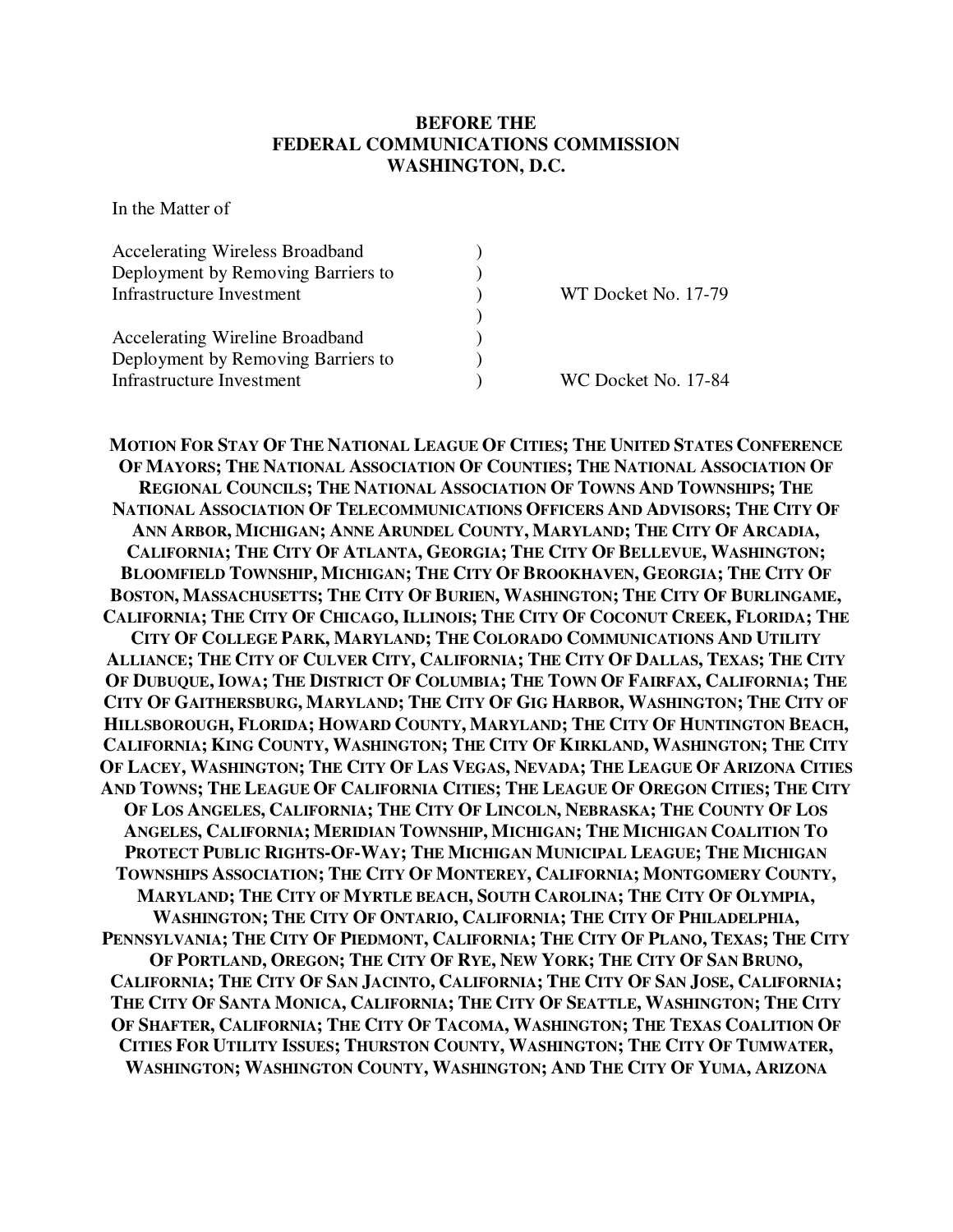Nancy L. Werner NATOA 3213 Duke Street, #695 Alexandria, VA 22314

Clarence E. Anthony CEO and Executive Director National League of Cities

Leslie Wollack Executive Director National Association of Regional Councils

Robert C. May III Michael D. Johnston TELECOM LAW FIRM, P.C. 3570 Camino del Rio N., Suite 102 San Diego, CA 92108

Michael Watza KITCH DRUTCHAS WAGNER VALITUTTI & SHERBROOK 1 Woodward Ave, 10th Floor Detroit, MI 48226-3499

October 31, 2018

Matthew D. Chase Executive Director National Association of Counties

Tom Cochran CEO and Executive Director The United States Conference of Mayors

Jennifer Imo Executive Director National Association of Towns and Townships

Joseph Van Eaton Gerard Lavery Lederer Gail A. Karish John Gasparini BEST BEST & KRIEGER, LLP 2000 Pennsylvania Ave N.W., Suite 5300 Washington, D.C. 20006

Kenneth S. Fellman KISSINGER & FELLMAN, P.C. 3773 Cherry Creek N. Drive Ptarmigan Place, Suite 900 Denver, CO 80209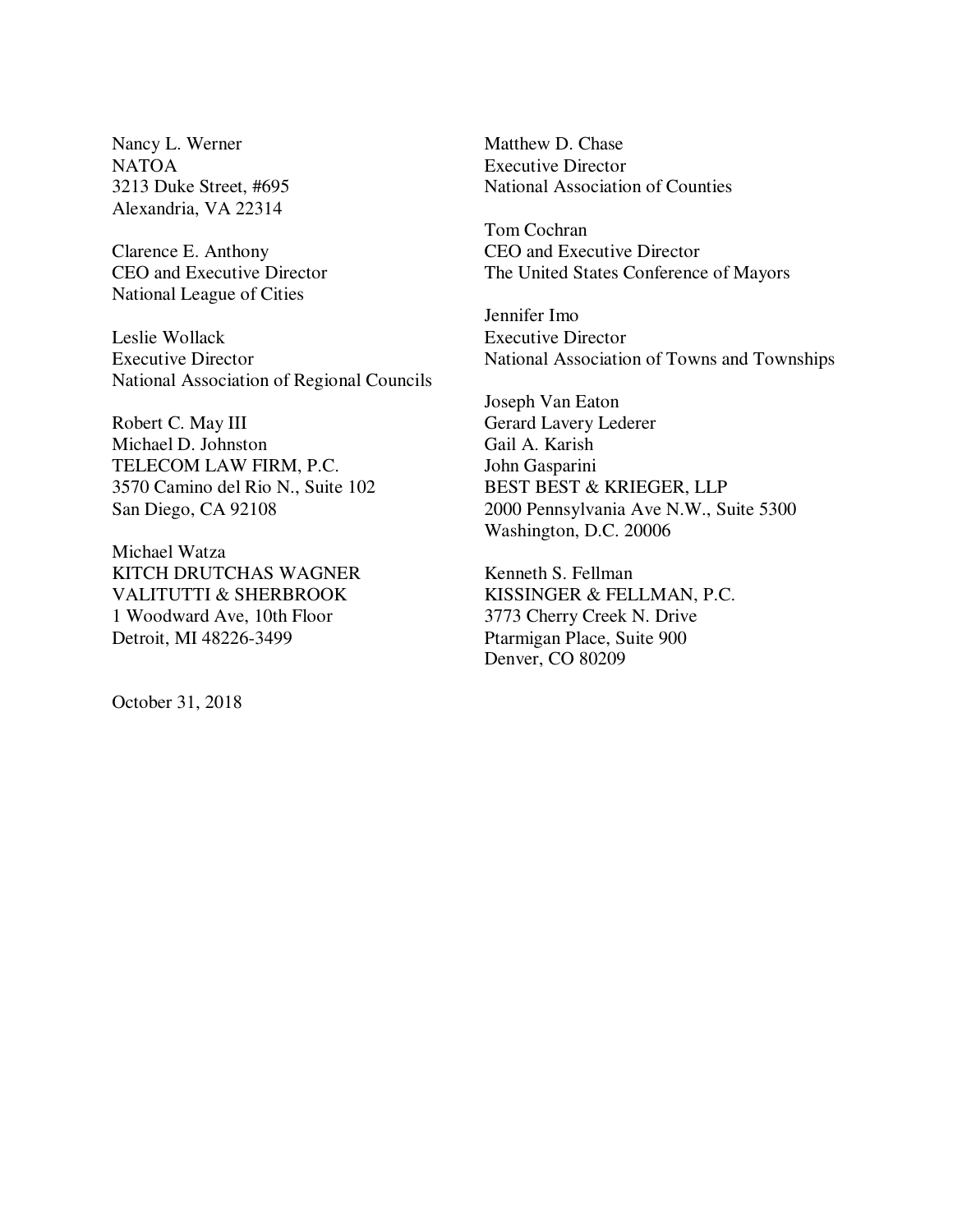# TABLE OF CONTENTS

| Ι.   |           |                                                          |                                                                |  |  |  |
|------|-----------|----------------------------------------------------------|----------------------------------------------------------------|--|--|--|
| II.  |           |                                                          |                                                                |  |  |  |
| III. |           | THE STANDARDS FOR GRANTING A STAY ARE MET IN THIS CASE 5 |                                                                |  |  |  |
|      | A.        |                                                          | Movants Are Likely To Succeed On Their Claims That The Order   |  |  |  |
|      |           | 1.                                                       | Movants' Constitutional Claims Are Serious and Have a Fair     |  |  |  |
|      |           | 2.                                                       | The Commission's Interpretations Conflict With The Plain       |  |  |  |
|      |           | 3.                                                       | There Is a Substantial Question As To whether the Order Is     |  |  |  |
|      | <b>B.</b> |                                                          |                                                                |  |  |  |
|      |           | 1.                                                       |                                                                |  |  |  |
|      |           | 2.                                                       | The Effects of Compliance with the Order will Harm Movants     |  |  |  |
|      |           | 3.                                                       | The Aesthetic Harms Threatened by Implementation of this Order |  |  |  |
|      | C.        |                                                          |                                                                |  |  |  |
|      |           | 1.                                                       | Other Parties Will Not Be Harmed by a Stay Because they are    |  |  |  |
|      |           | 2.                                                       | Granting a Stay is in the Public Interest Because it Reduces   |  |  |  |
| IV.  |           |                                                          |                                                                |  |  |  |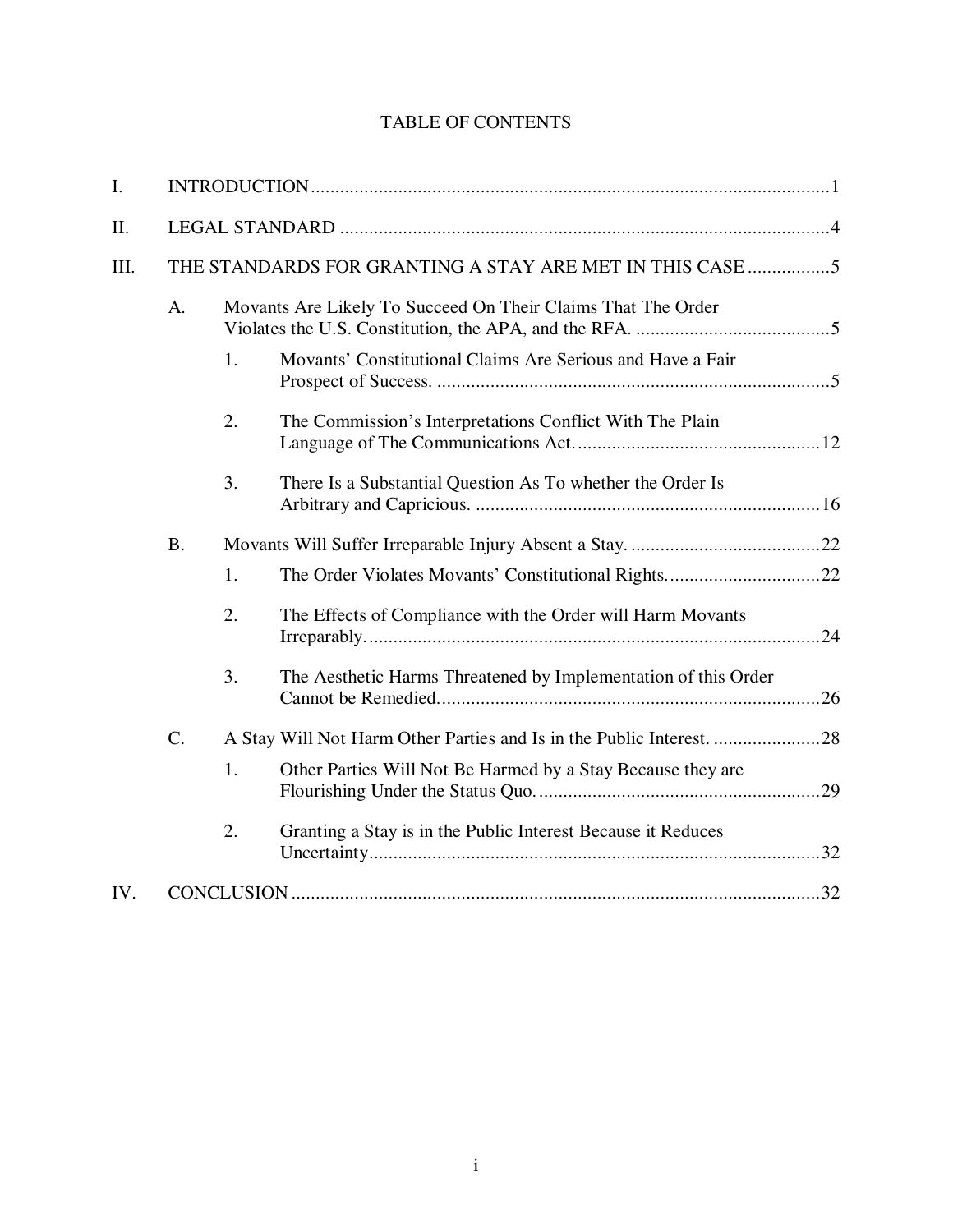Movants<sup>1</sup> respectfully request that the Commission stay its Order in this proceeding

pending the resolution of pending appeals, for reasons stated below. Movants represent almost

every local government in America, all of whom are significantly and adversely affected by the

Order.

 $\overline{a}$ 

## **I. INTRODUCTION**

The Order<sup>2</sup> at issue here, scheduled to take effect on January 14, 2019:

<sup>&</sup>lt;sup>1</sup> Movants include the following organizations: The National League of Cities ("NLC"), the oldest and largest organization representing 19,000 cities and towns of all sizes across the country; The United States Conference of Mayors ("USCM"), the official nonpartisan organization of cities with populations of 30,000 or more, which includes 1,192 such cities in the country today; The National Association of Counties ("NACo"), which represents county governments, and provides essential services to the nation's 3,069 counties; The National Association of Regional Councils ("NARC"), which represents more than 500 councils of government, metropolitan planning organizations, and other regional planning organizations throughout the nation; The National Association of Towns and Townships ("NATaT"), which represents the interests of more than 10,000 towns and townships across the country at the federal level; and The National Association of Telecommunications Officers and Advisors ("NATOA"), whose membership includes local government officials and staff members from across the nation. Movants also include the City of Ann Arbor, Michigan; Anne Arundel County, Maryland; the City of Arcadia, California; the City of Atlanta, Georgia; the City of Bellevue, Washington; Bloomfield Township, Michigan; the City of Brookhaven, Georgia; the City of Boston, Massachusetts; the City of Burien, Washington; the City of Burlingame, California; the City of Chicago, Illinois; the City of Coconut Creek, Florida; the City of College Park, Maryland; the Colorado Communications and Utility Alliance; the City of Culver City, California; the City of Dallas, Texas; the City of Dubuque, Iowa; the District of Columbia; the Town of Fairfax, California; the City of Gaithersburg, Maryland; the City of Gig Harbor, the City of Hillsborough, Florida; Washington; Howard County, Maryland; the City of Huntington Beach, California; King County, Washington; the City of Kirkland, Washington; the City of Lacey, Washington; the City of Las Vegas, Nevada; the League of Arizona Cities and Towns; the League of California Cities; the League of Oregon Cities; the City of Los Angeles, California; the City of Lincoln, Nebraska; the County of Los Angeles, California; Meridian Township, Michigan; the Michigan Coalition To Protect Public Rights-Of-Way; the Michigan Municipal League; the Michigan Townships Association; the City of Monterey, California; Montgomery County, Maryland; the City of Myrtle Beach, South Carolina; the City of Olympia, Washington; the City of Ontario, California; the City of Philadelphia, Pennsylvania; the City of Piedmont, California; the City of Plano, Texas; the City of Portland, Oregon; the City of Rye, New York; the City of San Bruno, California; the City of San Jacinto, California; the City of San Jose, California; the City of Santa Monica, California; the City of Seattle, Washington; the City of Shafter, California; the City of Tacoma, Washington; the Texas Coalition of Cities for Utility Issues; Thurston County, Washington; the City of Tumwater, Washington; Washington County, Washington; and the City of Yuma, Arizona.

<sup>2</sup> Declaratory Ruling and Third Report and Order, *In the Matter of Accelerating Wireless Broadband Deployment By Removing Barriers to Infrastructure Investment*, FCC 18-133, WT Docket No. 17-79, WC Docket No. 17-84, 85 FR 51867 ("Order"). The Order is one of several flowing out of two FCC inquiries opened in 2017. *See Accelerating Wireless Broadband Deployment by Removing Barriers to Infrastructure Investment*, Notice of Proposed Rulemaking and Notice of Inquiry, WT Docket No. 17-79, ¶ 94 (rel. Apr. 21, 2017); *Accelerating Wireline Broadband Deployment by Removing Barriers to Infrastructure Investment*, WC Docket No. 17-84 at ¶ 104-108 (rel. Apr. 21, 2017).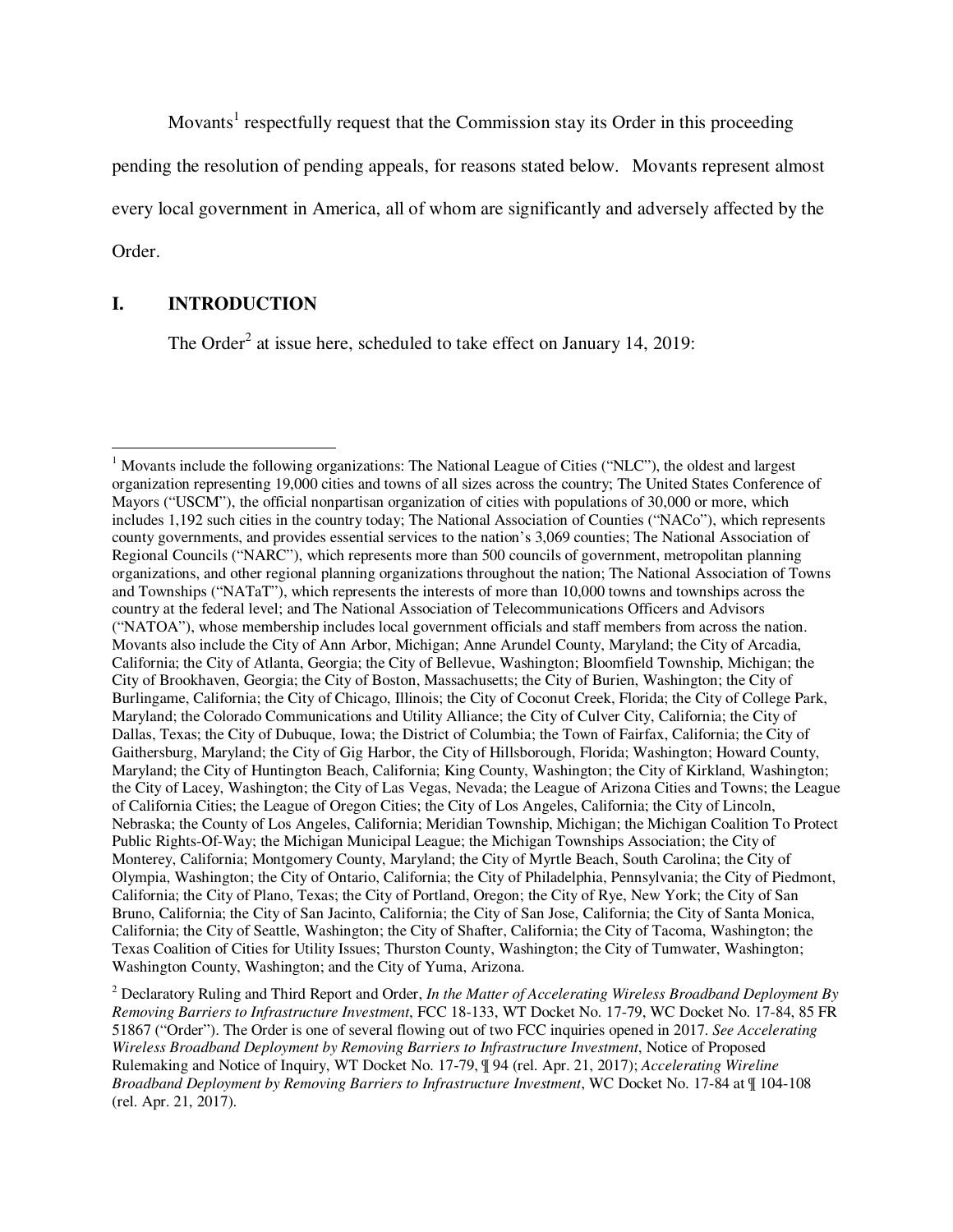• Redefines what constitutes an "effective prohibition" under 47 U.S.C. §§ 253(a) and  $332(c)(7)$ . The Order explicitly rejects the "significant gap" and "least intrusive alternative" tests that had been adopted and applied (with small variations) by almost every U.S. Circuit Court of Appeals, and incorporated into local ordinances over the last 20 years.<sup>3</sup> The Order, in contravention of a key holding in *National Cable & Telecommunications Ass'n v. Brand X Internet Services*,<sup>4</sup> also rejects the "plain language" interpretations of those sections adopted by the Eighth and Ninth Circuits, both of which found that an effective prohibition requires the litigant to prove that a challenged action *actually* prohibits provision of a protected service. The Commission instead adopted a standard that *presumes* a prohibition where costs of deployment are increased (on the theory that providers *might* offer additional services if they were richer); and that concludes that service is "prohibited" if an entity is prevented from "improving" service.<sup>5</sup>

• Adopts a federal wireless aesthetic standard notwithstanding the fact that Section 332(c)(7) *does not* authorize the Commission to set aesthetic standards. The new Commission standard preempts local authority even where there is no personal wireless service prohibition, if the standards are not "published" or are "more burdensome" than standards applied to other "infrastructure deployment."<sup>6</sup>

<sup>3</sup> *See, e.g., AT&T Mobility Services, LLC v. Village of Corrales*, 642 Fed. Appx. 886, 890–91 (10th Cir. 2016); *T-Mobile Cent., LLC v. Charter Tp. Of West Bloomfield*, 691 F.3d 794, 808 (6th Cir. 2012); *T-Mobile USA, Inc. v. City of Anacortes*, 572 F.3d 987, 996 (9th Cir. 2009); *National Tower, LLC v. Plainville Zoning Bd. of Appeals*, 297 F.3d 14, 20–21 (1st Cir. 2002); *APT Pittsburgh Ltd. Partnership v. Penn Tp. Butler County of Pennsylvania*, 196 F.3d 469, 480–81 (3rd Cir. 1999); *Sprint Spectrum L.P. v. Willoth*, 176 F.3d 630, 643 (2nd Cir. 1999).

<sup>4</sup> 545 U.S. 967 (2005). The Court ruled that the agency *cannot* override a "plain language" determination by a Court of Appeals.

 $<sup>5</sup>$  Order at  $\parallel$  37.</sup>

 $6$  Order at  $\frac{9}{18}$  86.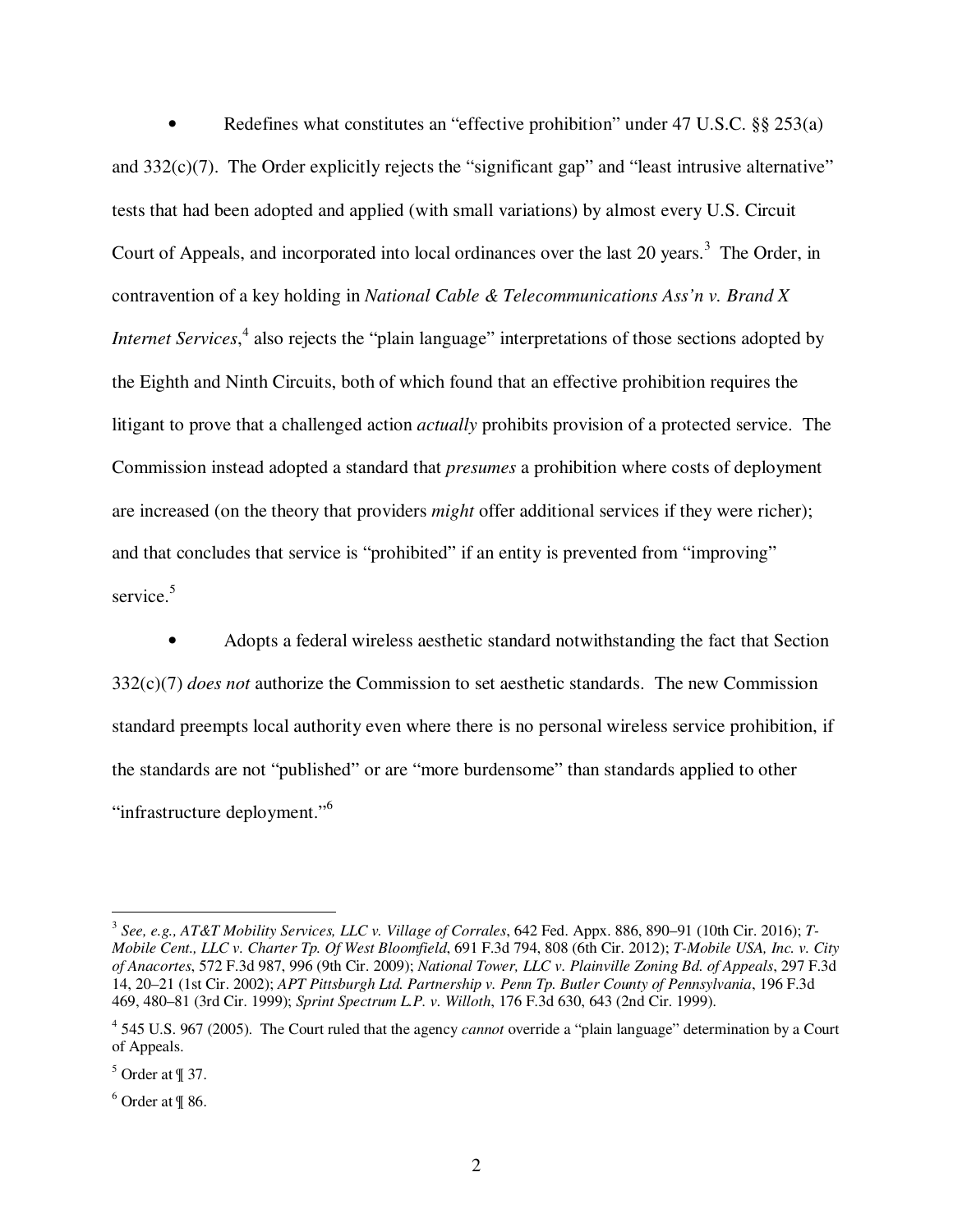• Limits the amounts that localities can charge for use of rights of way, and for use of other property that happens to be located in the right of way – even though much of that property (street lights and traffic signals) is not generally open to use by third parties, and other publicly-owned property (utility poles) is specifically exempted from Commission price and term regulation by 47 U.S.C. § 224. The Order goes on to require localities to respond to a request for access to that property within 60 days; makes failure to respond a presumed prohibition; and suggests that the locality may be sued, and the court then prescribe the terms for access. In effect, the Commission is misreading what courts have properly recognized are merely *preemptive* provisions to instead command access to property that currently, if made available at all, is made available on a contract by contract basis, or in accordance with requirements of state law.

In addition to creating a significant legal dispute (discussed in more detail below) the collective effect of these actions is to require a massive rewrite of laws and contracts across the country. The Commission recognizes that complying with just one element of the Order – development of aesthetic requirements – could require at least 180 days.<sup>7</sup> Nonetheless, the Order will go into effect within 90 days, and the first lawsuits challenging the new local requirements can be filed 60 days after that. Meaning: there is no way to implement this Order, even if one assumed that it raised no significant legal issues. Moreover, to the extent the Order creates litigation, or uncertainty, it will ultimately complicate, and not speed deployment. Carriers –

 $^7$  Order at  $\frac{1}{3}$  89. In addition to the aesthetic standards, rules and procedures for access to property, forms for applications, rewrites of ordinances and restructuring of permitting processes (since all permits, not just wireless permits, seem to be subject to the Commission's new rules) may be required.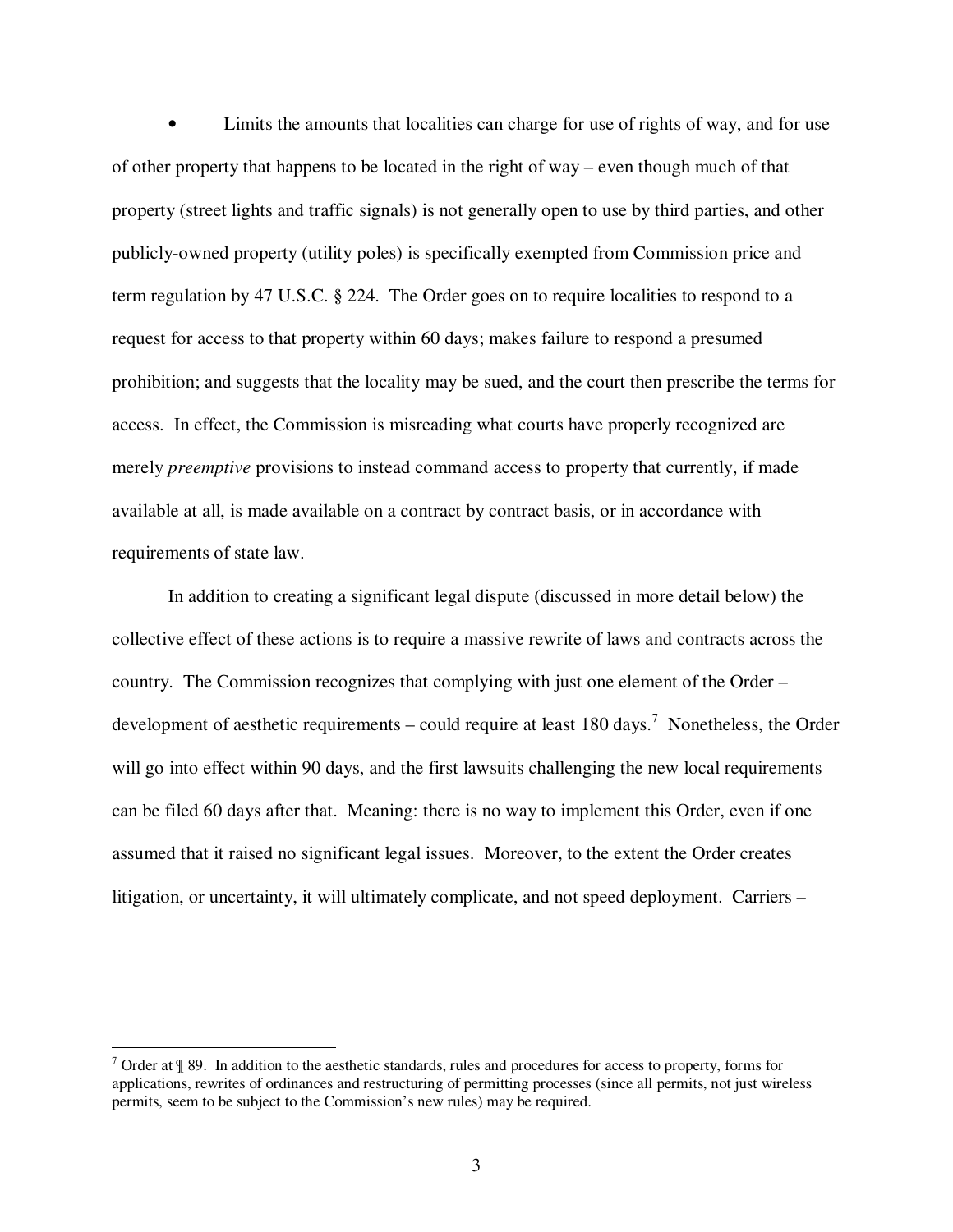several of which are also challenging the Order – have already announced that the adoption of the Order is not changing their investment plans, so a stay will not harm deployment. $8$ 

We are not here trying to specify every argument that may be raised on appeal, or raise every issue that was raised in the record. The Commission has had ample opportunity to comment on them. What we show below is that there are *enough* issues to more than justify a stay. In these circumstances, a stay is not only required, it is prudent.

### **II. LEGAL STANDARD**

-

To qualify for a stay, a movant must show: (1) that it is likely to succeed on the merits;

(2) that it will suffer irreparable injury absent a stay; (3) that other interested parties will not be harmed by a stay; and (4) that the public interest supports a stay. $9$ 

"[A] stronger showing of one element may offset a weaker showing of another."<sup>10</sup> "The probability of success that must be demonstrated is inversely proportional to the amount of irreparable injury plaintiffs will suffer absent the stay. Simply stated, more of one excuses less of the other."<sup>11</sup>

<sup>8</sup> *See, e.g.* Verizon Communications Inc. Q3 2018 Earnings Call Transcript (Oct. 23, 2018), *available at*  https://seekingalpha.com/article/4213544-verizon-communications-inc-vz-q3-2018-results-earnings-calltranscript?part=single ("I don't see it having a material impact to our build out plans."); Crown Castle International Corp. Q3 2018 Earnings Call Transcript (Oct. 18, 2018), *available at* https://seekingalpha.com/article/4212546 crown-castle-international-corp-cci-ceo-jay-brown-q3-2018-results-earnings-call-transcript?part=single. ("I wouldn't look at that and assume that we're going to see a material change in our 18 to 24 month deployment cycle. In fact, we don't believe that will result.") The FCC is itself taking the position that it may take a significant amount of time to address petitions for reconsideration of its Moratorium Order which have been pending now for nearly 60 days. It is seeking an indefinite delay in an appeal of its orders, which will at a minimum last 90 days. If the Commission cannot itself address questions about its own orders in 150 days, it is hard to imagine how localities can rewrite laws, regulations and codes in a shorter period. *Portland v. F.C.C.,* Resp. Motion for Abeyance, No. 18-72883 (9th Cir. 2018).

<sup>9</sup> *Nken v. Holder*, 556 U.S. 418, 434 (2009); *Washington Metropolitan Area Transit Commission v. Holiday Tours, Inc.*, 559 F.2d 841, 843 (D.C. Cir. 1977). The FCC applies the same standard applied by the courts, *Rates for Interstate Inmate Calling Services*, Order Denying stay Petition, 31 FCC Rcd. 10936 ¶ 9 (2016).

<sup>10</sup> *Alliance for the Wild Rockies v. Cottrell*, 632 F.3d 1127, 1131 (9th Cir. 2011); *Mohamed v. Uber Technologies, et al.,* 115 F.Supp.3d 1024, 1028 (N.D. Cal. 2015).

<sup>&</sup>lt;sup>11</sup> Michigan Coalition of Radioactive Material Users, Inc. v. Griepentrog, 945 F.2d 150, 153 (6th Cir. 1991).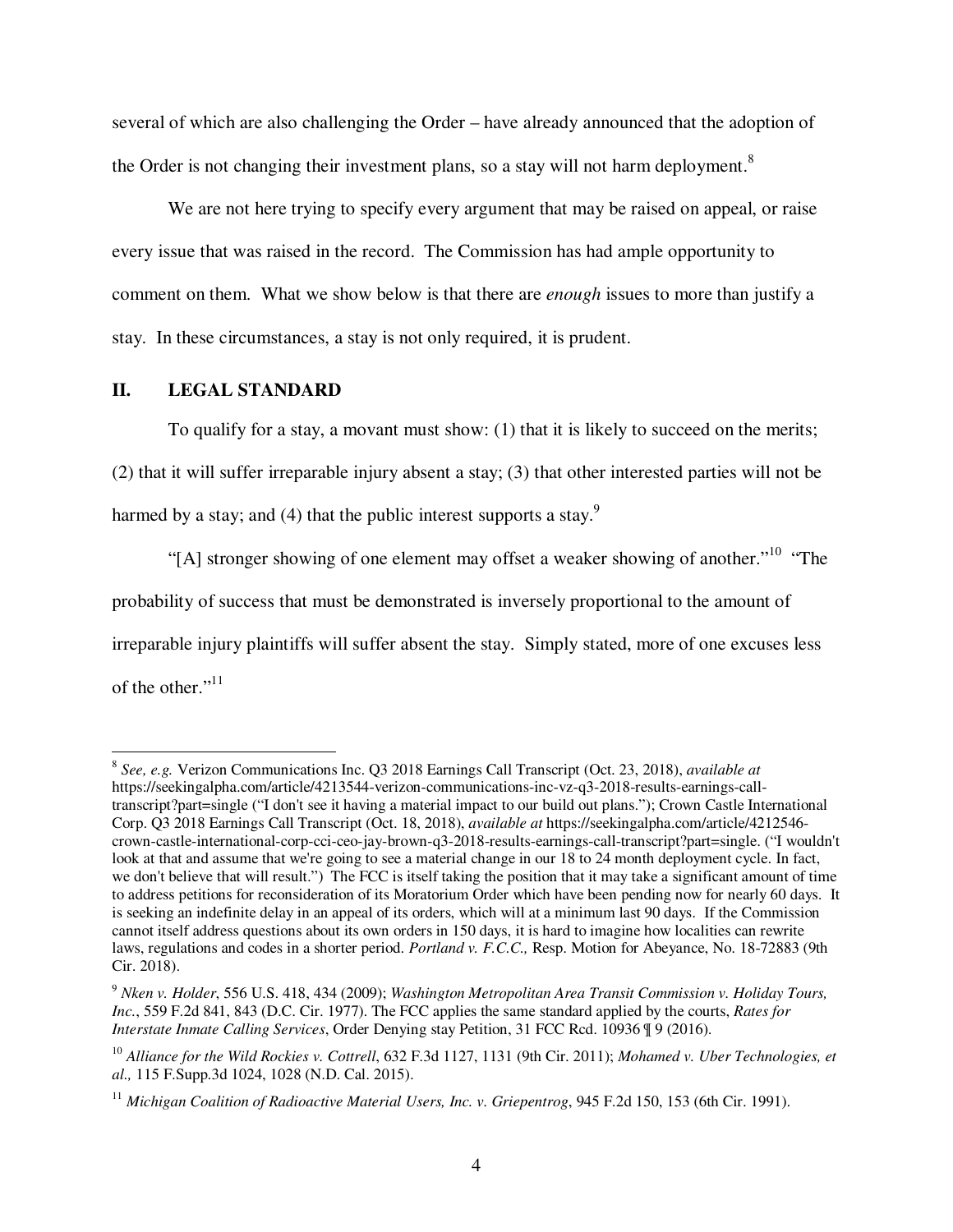### **III. THE STANDARDS FOR GRANTING A STAY ARE MET IN THIS CASE**

## **A. Movants Are Likely To Succeed On Their Claims That The Order Violates the U.S. Constitution, the APA, and the RFA.**

"The first showing a stay petitioner must make is 'a strong showing that he is likely to succeed on the merits."<sup>12</sup> "The standard does not require the petitioners to show that 'it is more likely than not that they will win on the merits."<sup>13</sup> Rather, "a petitioner must show, at a minimum, that she has a substantial case for relief on the merits."<sup>14</sup> A substantial case is one that "raises serious legal questions, or has a reasonable probability or fair prospect of success."<sup>15</sup>

- 1. Movants' Constitutional Claims Are Serious and Have a Fair Prospect of Success.
	- a. *The Tenth Amendment Claims are Significant.*

The Constitution sets forth a system of dual sovereignty in which "both the Federal Government and the States wield sovereign powers."<sup>16</sup> The Constitution "confers upon [the federal government] the power to regulate individuals, not States."<sup>17</sup> One clear limitation on federal power inherent in these fundamental concepts is the prohibition against "compel[ling] the States to implement, by legislation or executive action, federal regulatory programs."<sup>18</sup> This rule applies to both affirmative and prohibitive commands.<sup>19</sup> The Order crosses the line preserved by the Constitution.

<sup>12</sup> *Leiva-Perez v. Holder*, 640 F.3d 962, 966 (9th Cir. 2011).(quoting *Nken*, 556 U.S. at 434).

<sup>13</sup> *Lair v. Bullock*, 697 F.3d 1200, 1204 (9th Cir. 2012) (quoting *Leiva-Perez*, 640 F.3d at 968).

<sup>14</sup> *Id.* at 968.

<sup>15</sup> *Id.* at 971.

<sup>16</sup> *Murphy v. Nat'l Collegiate Athletic Ass'n*, 138 S. Ct. 1461, 1475 (2018).

<sup>17</sup> *New York v. United States*, 505 U.S. 144, 166 (1992).

<sup>18</sup> *Printz v. U.S.*, 521 U.S. 898, 925 (1997).

<sup>19</sup> *See Murphy*, 138 S.Ct. at 1478.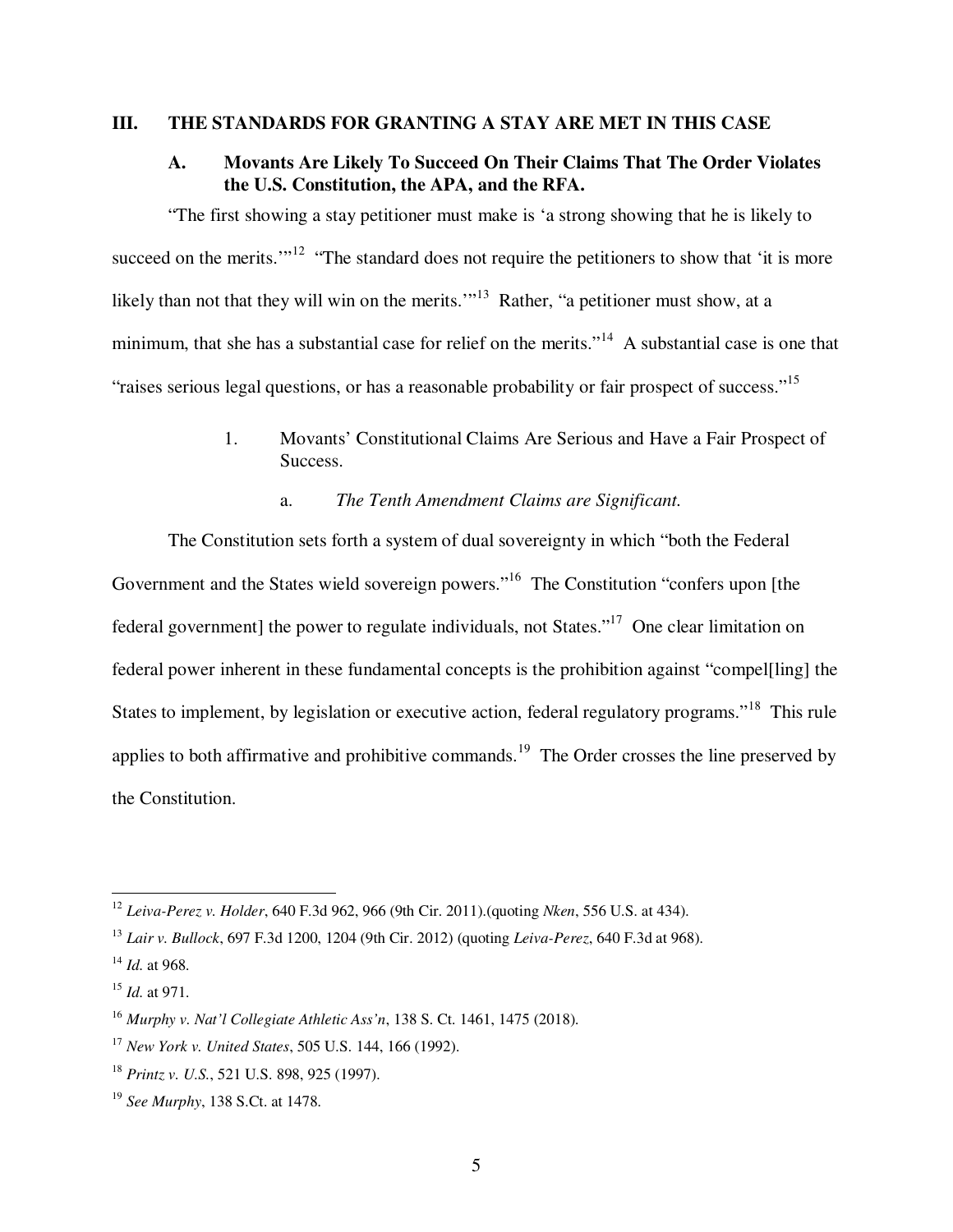Among other things, the Order requires localities to publish aesthetic standards that meet specified, Commission standards.<sup>20</sup> While the Commission does not specify what it means by "publish," it is notable that Section  $332(c)(7)$  contains only a single writing requirement – that the final order be in writing (to permit review for compliance with federal standards). Section 253, even if applicable, contains no such requirement. The Commission does not tie the publication requirement to any other provision of Section  $332(c)(7)$  or Section 253. While some form of "publication" is common for local laws and regulations, for Tenth Amendment purposes, the key point is that the Commission may not require it. All that is required under Section  $332(c)(7)$  is the application of existing zoning or land use standards. All that is required under Section 253(c) is that the state or local statute, regulation, or legal requirement be related to the "manage[ment of] the public rights-of-way" that is "competitively neutral and nondiscriminatory" or the "require[ment of] fair and reasonable compensation" that is "publicly disclosed . . . .<sup>321</sup> Requiring localities to publish standards and specifying their form and contents violates the Tenth Amendment because it regulates states and their instrumentalities rather than individuals. The aesthetic standards cannot be justified as a predicate for local action that could otherwise be preempted, because the conditions for preemption under Section 253 and Section  $332(c)(7)$  are not satisfied by a failure to publish.<sup>22</sup>

Second, the Order also commandeers local officials by requiring them to respond to requests to lease proprietary property within 60 days, or face court action. To be sure, the Order

<sup>&</sup>lt;sup>20</sup> The published standards must be " $(1)$  reasonable,  $(2)$  no more burdensome than those applied to other types of infrastructure deployments, and (3) objective and published in advance." Order at ¶ 86.

<sup>&</sup>lt;sup>21</sup> *See* 47 U.S.C. § 253(c).

<sup>22</sup> The FCC's "180-day" comment indicates it understands it is compelling action. *New Cingular Wireless PCS, LLC v. City of Cambridge*, 834 F. Supp. 2d 46, 51–52 (D. Mass. 2011), recognizes the distinction between steps a state or locality may be required to take to avoid preemption and an unconstitutional commandeering.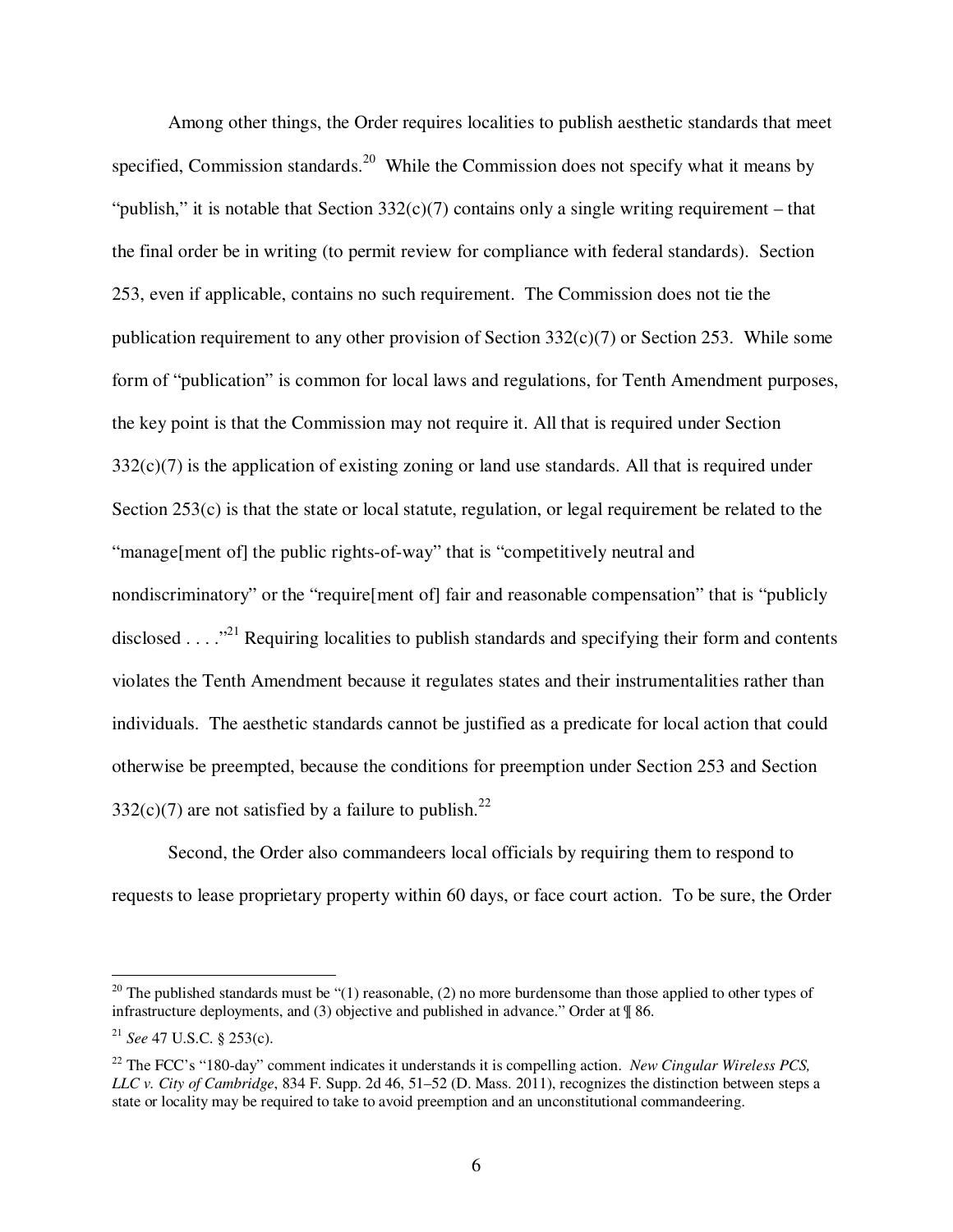states that its order does not *compel* access to any particular facility.<sup>23</sup> But it does require response, and that response, even if it is to say "no," requires state and local officials to devote resources to the response. That the Order also contemplates that a locality may be sued, and a court could order access to facilities, under terms the court dictates, merely illustrates the problem: this is not about preempting local or state laws and legal requirements, but requiring entry into leases and agreements, and compelling participation in a process that disposes of basic property rights. While the Order would violate the Tenth Amendment for this reason alone, it is notable that the Order foists responsibilities upon states and local governments that may have no desire to participate in the Commission's federal program.<sup>24</sup>

Especially with respect to compelled access to municipal utility poles, it is notable that 47 U.S.C. Section 224 denies the FCC any authority to regulate municipal and state utility poles, and the Communications Act does not generally give the Commission authority to command access to property (or require responses to requests to use property) merely because it would be convenient if the property is available to a service provider.<sup>25</sup> Thus, the Commission must find authority for its right to compel access in Section  $253(a)$  or Section  $332(c)(7)$ , and no such authority may be found in either section. One court has correctly noted that read as the

 $2<sup>23</sup>$  Order at n. 217. While this Order may not compel access, the Commission's Declaratory Ruling in these dockets, released August 3, 2018, deems "refusals to issue permits for a category of structures" to be *de facto* moratoria that are prohibited by Section 253(c), raising serious questions about the ability of localities to deny access to their structures.

<sup>24</sup> *See F.E.R.C. v. Mississippi*, 456 U.S. 742, 759–60 (1982).

<sup>25</sup> *In Re California Water and Telephone Co., et al.*, 64 F.C.C. 2d 753, 759 (1977). The FCC purports to find authority for its command in section 253(a), suggesting that it is merely preempting "legal requirements." It is unclear what legal requirements the FCC thinks it is preempting, but a contract voluntarily entered into would not normally be considered a "legal requirement." *Superior Communications v. City of Rearview, Michigan*, 881 F.3d 432 (6th Cir. 2018); *Sprint Spectrum L.P. v. Mills*, 283 F.3d 404, 417–21 (2d Cir. 2002): There may be exceptional cases where a contract is indistinguishable from a legal requirement – as was suggested in *Petition of the State of Minnesota for a Declaratory Ruling regarding the Effect of Section 253 on an Agreement to Install Fiber Optic Wholesale Transport Capacity in State Freeway Rights of Way*, Memorandum Opinion and Order, 14 FCC Rcd. 21697 (1999), where an exclusive contract effectively cabined the legislative authority of the state with respect to third parties – but in the ordinary case, a contract for use of public property is not itself subject to preemption.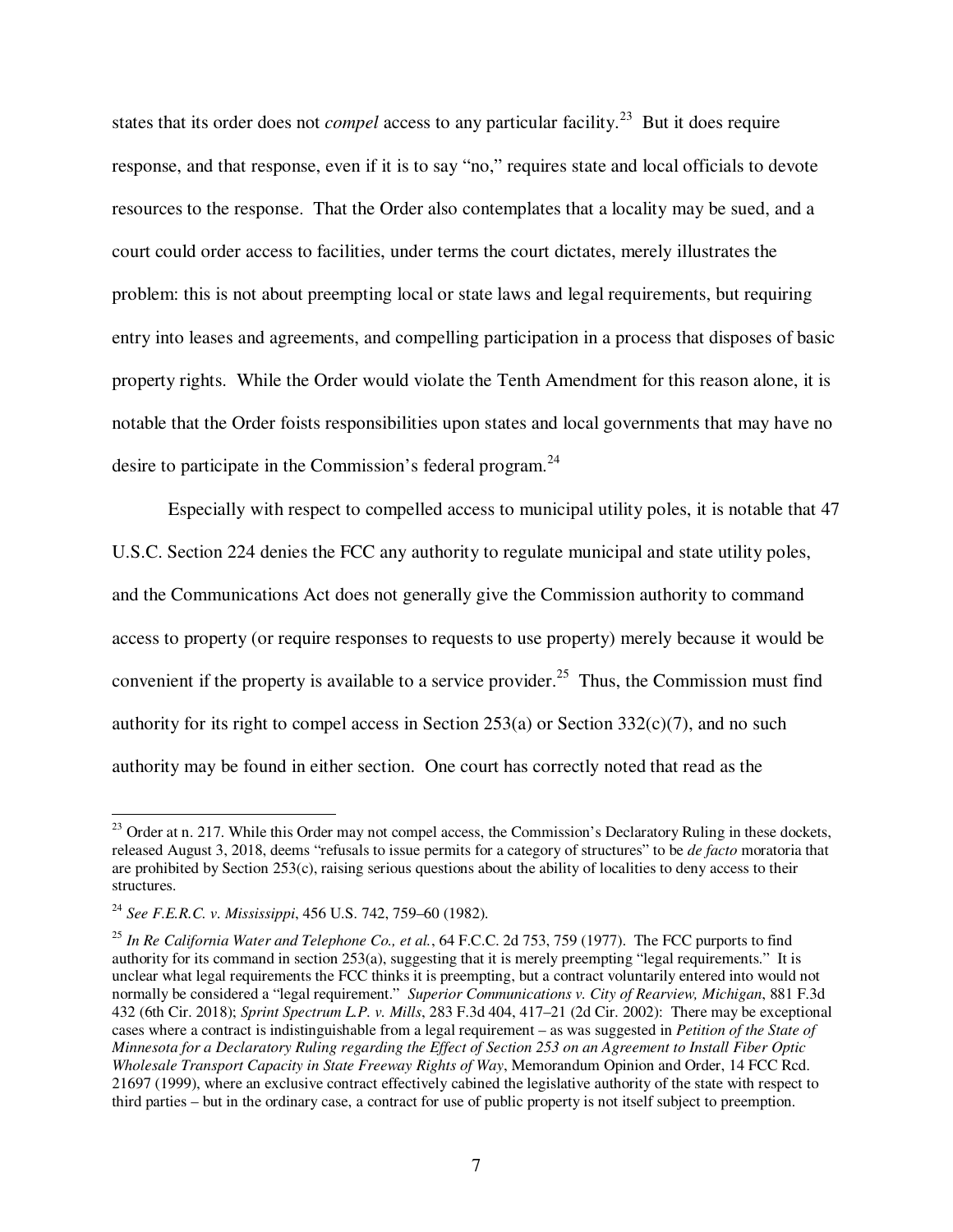Commission proposes to read it, the requirements are nothing less than "[a] forced transfer of property that is in principle no different from a 'congressionally compelled subsidy from state governments'" in violation of the Tenth Amendment.<sup>26</sup>

Finally, the federal government cannot deprive a state or its authorized subdivisions, including local governments, of their proprietary powers as owners of property. "The law traditionally recognize[s] a distinction between regulation and actions a state takes in a proprietary capacity  $\dots$   $\cdot$  <sup>27</sup> When a state acts in a proprietary capacity, federal law cannot preempt such actions. It may only regulate to the extent that it may regulate other market participants engaged in the same activity: the prohibition on regulating states qua states precludes any other result.

Prior to the issuance of the Order, both the Commission and multiple courts recognized that local governments acted as market participants when granting lease and license agreements to allow wireless providers to place antennas and other facilities on local government property. However, the Order declares local governments by fiat to be regulators instead of proprietors with respect to all property within a right of way.<sup>28</sup> The departure from prior precedent, and the justification for the decision, is never explained. At most the Commission suggests that some states and localities make property available voluntarily to third parties. But this is exactly what a proprietor often does with property – lease to others where beneficial to the property owner – so this rationale is no rationale at all.

The Commission may be suggesting that as a condition of owning street lights and traffic signals or other structures in state or local rights of way, it can compel a state or locality to grant

<sup>26</sup> *Qwest Corp. v. City of Santa Fe, New Mexico*, 224 F.Supp.2d 1305, 1327 (D.N.M. 2002) (quoting *New York*, 505 U.S. at 175).

<sup>&</sup>lt;sup>27</sup> *Cardinal Towing & Auto Repair, Inc. v. City of Bedford, Tex., 180 F.3d 686, 691 (5th Cir. 1999).* 

<sup>28</sup> Order at ¶ 92*.*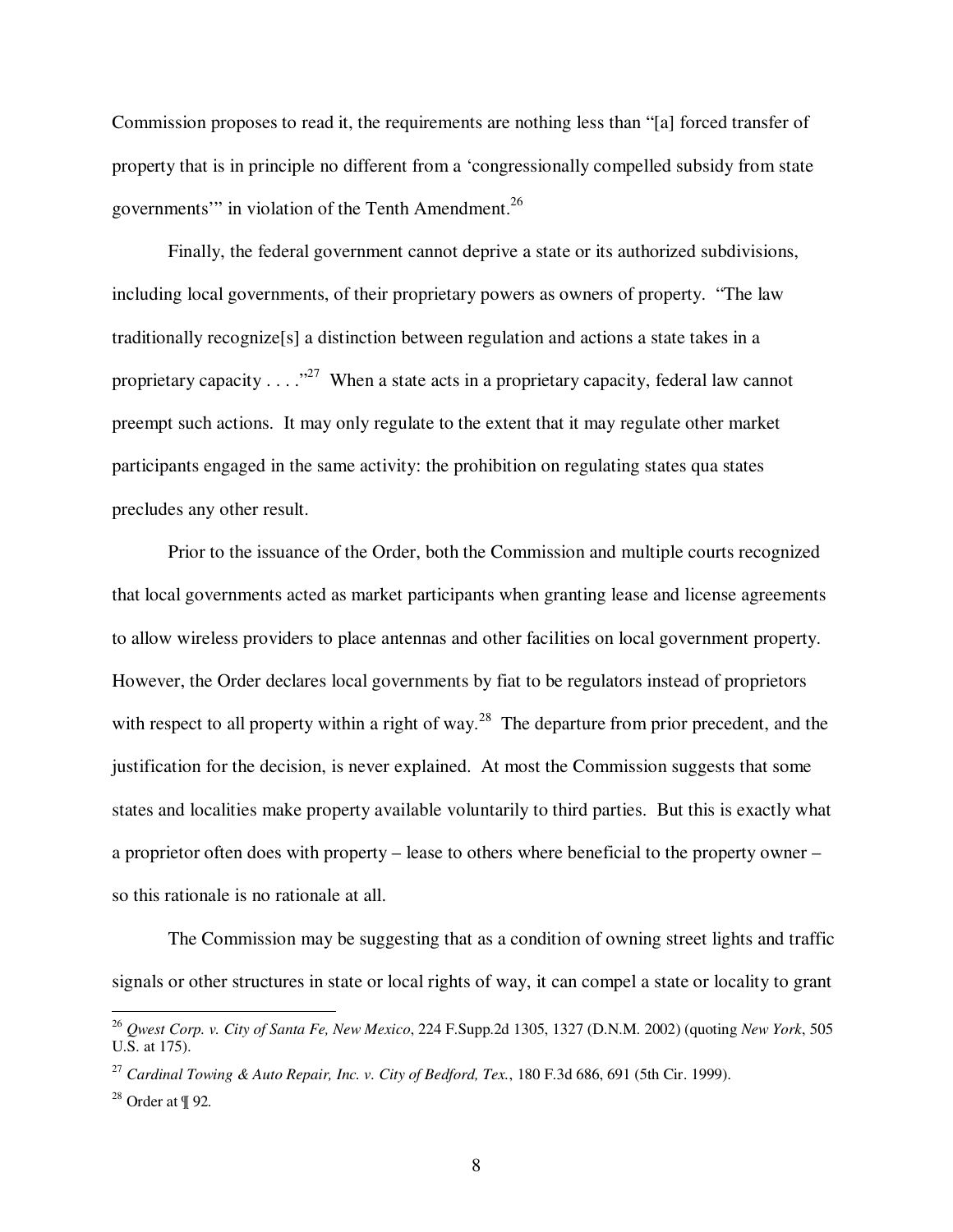access to all under federally-specified terms. In other words, it can turn states and localities into common carriers. There is nothing in the Communications Act that grants that authority and the Commission has not made any finding that the mere act of owning street furniture justifies the imposition of common carrier regulations. Requiring a state or locality to act as common carrier as a condition of owning property or leasing it to others would itself raise significant constitutional questions.<sup>29</sup>

### b. *The Order's Adoption of the "Actual Cost" Standard for Local Compensation Raises Substantial Fifth Amendment Concerns.*

In addition to the Tenth Amendment concerns, the Orders raise significant Fifth Amendment concerns by limiting local and state governments to collecting, at most, only "actual and direct costs" in return for granting access to rights of way, and "actual and direct costs" in return for granting access to other proprietary property, like street lights and traffic signals.<sup>30</sup> This standard deprives states and local governments of the full fair market value of access to their private property.

Cases distinguish between traditional takings and regulatory takings. It is axiomatic that "when the Federal Government . . . takes for a federal public use the independently held and controlled property of a state or of a local subdivision, the Federal Government recognizes its obligation to pay just compensation for it  $\dots$   $\cdot$ <sup>31</sup> Generally, under Fifth Amendment jurisprudence, just compensation equates to the market value for the property at issue.<sup>32</sup> Market

<u>.</u>

<sup>29</sup> *See Frost v. Railroad Comm. of State of Cal.*, 271 U.S. 583, 592 (1926) ("[A] private carrier cannot be converted against his will into a common carrier by mere legislative command . . . .").

 $30$  Order at  $\sqrt{9}$  55. Because the Order includes the ambiguous requirement that fees be "no higher than the fees charged to similarly-situated competitors in similar circumstances" (Order at ¶ 7), localities may be required to offer below-cost subsidies to match the fees charged to a competitor where, for example, the locality's costs have increased since the competitor entered the market.

<sup>31</sup> *U.S. v. Carmack*, 329 U.S. 230, 242 (1946).

<sup>32</sup> *U.S. v. 50 Acres of Land*, 469 U.S. 24, 26 (1984).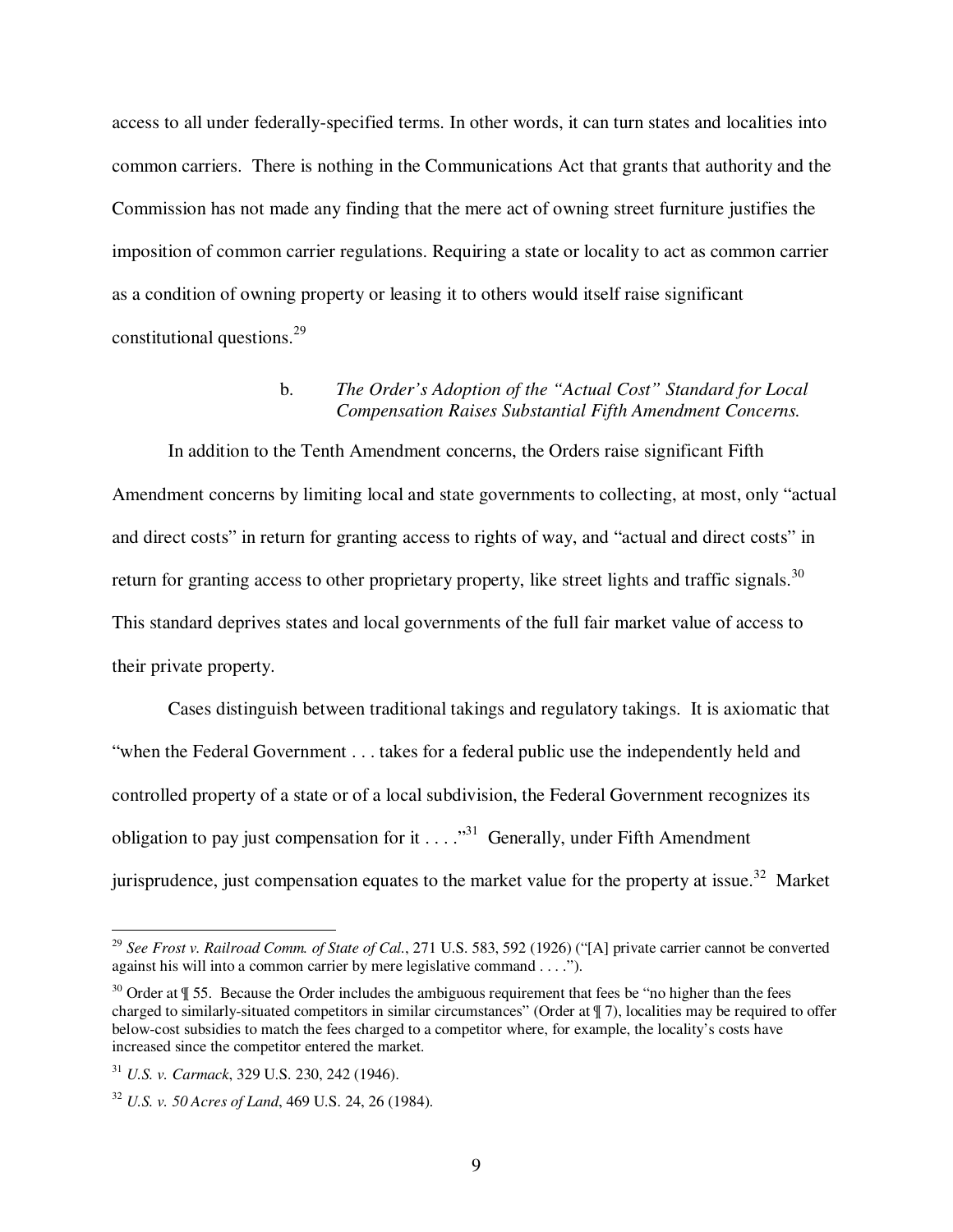value has been described as "what a willing buyer would pay in cash to a willing seller."<sup>33</sup> Furthermore, a "permanent physical occupation authorized by government is a taking without regard to the public interests it may serve."<sup>34</sup>

Here, the record shows that there are many, many voluntary arrangements under which wireless providers are using rights of way and other proprietary property to successfully deploy facilities. What willing buyers pay to willing sellers is readily ascertainable. The fact that the Commission sets a rate far below that level raises significant Fifth Amendment concerns. Of course, states and localities could always seek to recover the difference in value between the Commission-mandated fee and the compensatory fee from the federal government under the Tucker Act. The very fact that the Commission's Order could expose the Treasury to such claims itself is ground for questioning its validity.<sup>35</sup>

For regulatory takings, a three-part test applies under *Penn Central Transp. Co. v. City of New York*. <sup>36</sup> The three factors are: (1) economic impact on the affected party, (2) the extent of interference with reasonable investment-backed expectations, and (3) the character of the government action.

As an initial matter, Movants note that it seems odd to have to argue that a regulatory taking has occurred when the Commission has no authority to regulate the contractual terms of telecommunications attachments to state and local government infrastructure. $37$ 

<sup>33</sup> *U.S. v. Miller*, 317 U.S. 369, 374 (1943).

<sup>34</sup> *Loretto v. Teleprompter Manhattan CATV Corp*., 458 U.S. 419, 426 (1982).

<sup>35</sup> *Bell Atlantic Telephone Companies v. F.C.C.*, 24 F.3d 1441 (D.C. Cir. 1994).

<sup>36</sup> *Penn Central Transp. Co. v. City of New York,* 438 U.S. 104 (1978)

<sup>37</sup> A critical element of a "regulatory taking" is a finding that the entity being regulated is *subject to regulation, F.C.C. v. Florida Power Corp.*, 480 U.S. 245, 251–52 (1987). Since Section 253 and Section 332 are preemptive only, and the FCC is denied authority to regulate the terms and conditions of access and occupancy of state and local government infrastructure by telecommunications providers, that finding cannot be made here.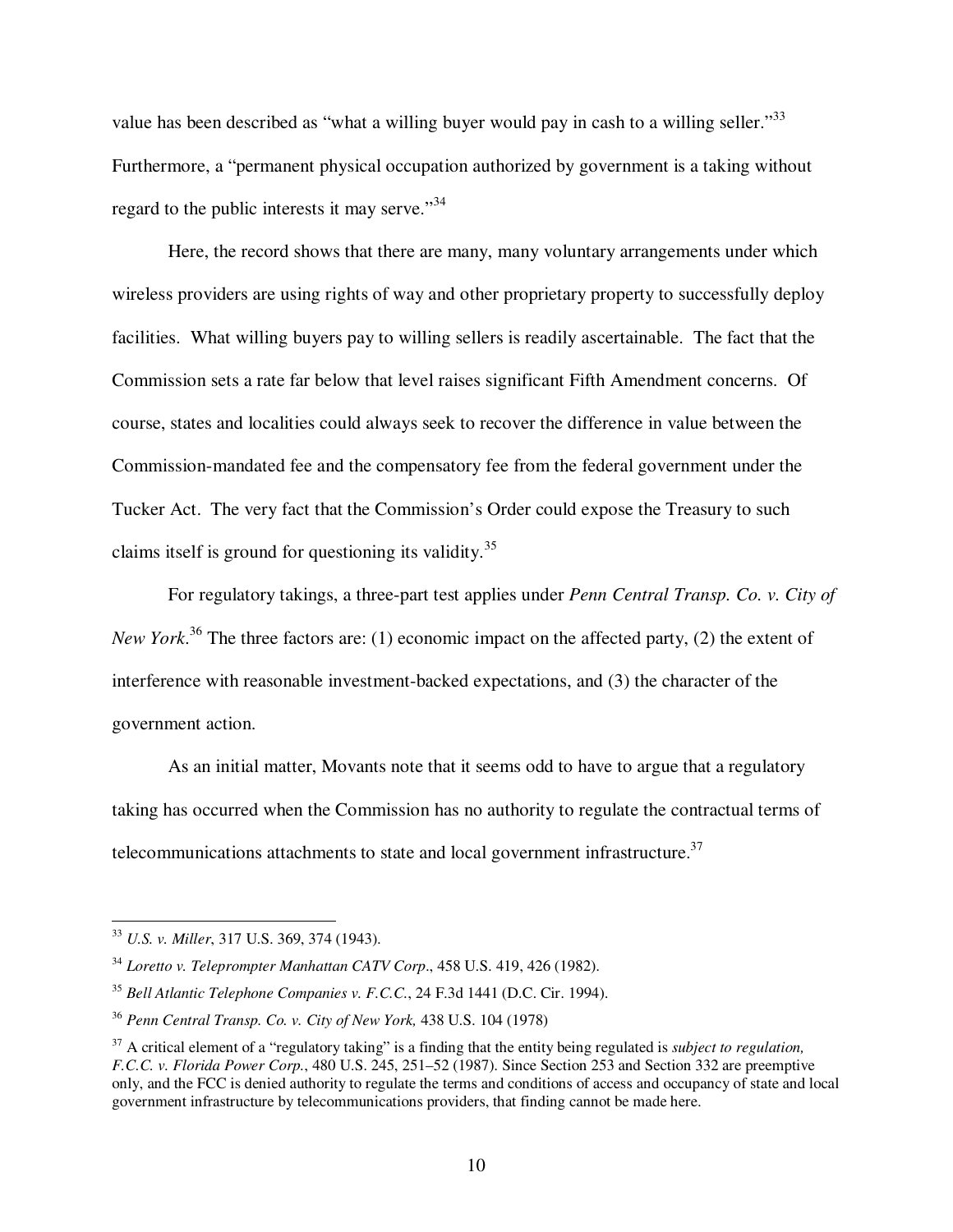But in any case, the limitation of compensation to costs as described by the Commission does not satisfy the *Penn Central* standard. The record showed that many states and localities stand to lose millions of dollars in leasing revenue as a result of the Order.<sup>38</sup> Even in areas where the lost revenue may be lesser, states and localities nationwide spend millions of dollars undergrounding utilities and beautifying areas with public art, well-designed lighting structures, and so on. The record also showed that the placement of wireless facilities can have a significant and negative effect on those efforts.<sup>39</sup> Those factors were simply ignored by the Commission, which limited recovery essentially to out-of-pocket costs, and ignored other impacts that *must* be considered, and were before it in the record. Embedded constitutional requirements that are designed to prevent governments from leasing or disposing of property to private entities at lessthan-fair-value are also ignored. The FCC never considers whether it is even appropriate to grant private companies, some of which have no obligation to serve anyone, access to the property of others for what are essentially private purposes at below-market rates.<sup>40</sup>

#### c. *The Order Raises Other Substantial Constitutional Concerns.*

The Commission determined that the Order should take effect 90 days after Federal Register publication.<sup>41</sup> Yet in its text, the Order acknowledges that it may take up to 180 days to come into compliance with just one element of the Order. Establishing effective dates that *preclude* compliance raises significant Due Process questions.

<sup>&</sup>lt;sup>38</sup> Comments of the City and County of San Francisco, WT Docket No. 17-79, at 8 (Jun. 15, 2017).

<sup>&</sup>lt;sup>39</sup> Reply Comments of the City and County of San Francisco, WT Docket No. 17-79, at 13 (Jul. 17, 2017).

 $40$  Companies like Crown Castle, for example, do not provide licensed wireless services, but build infrastructure and lease it to others at unregulated rates. Effectively, the value of a particular pole or right of way is being transferred to Crown, which is itself free to discriminate as it sees fit.

 $41$  Order at  $\P$  152.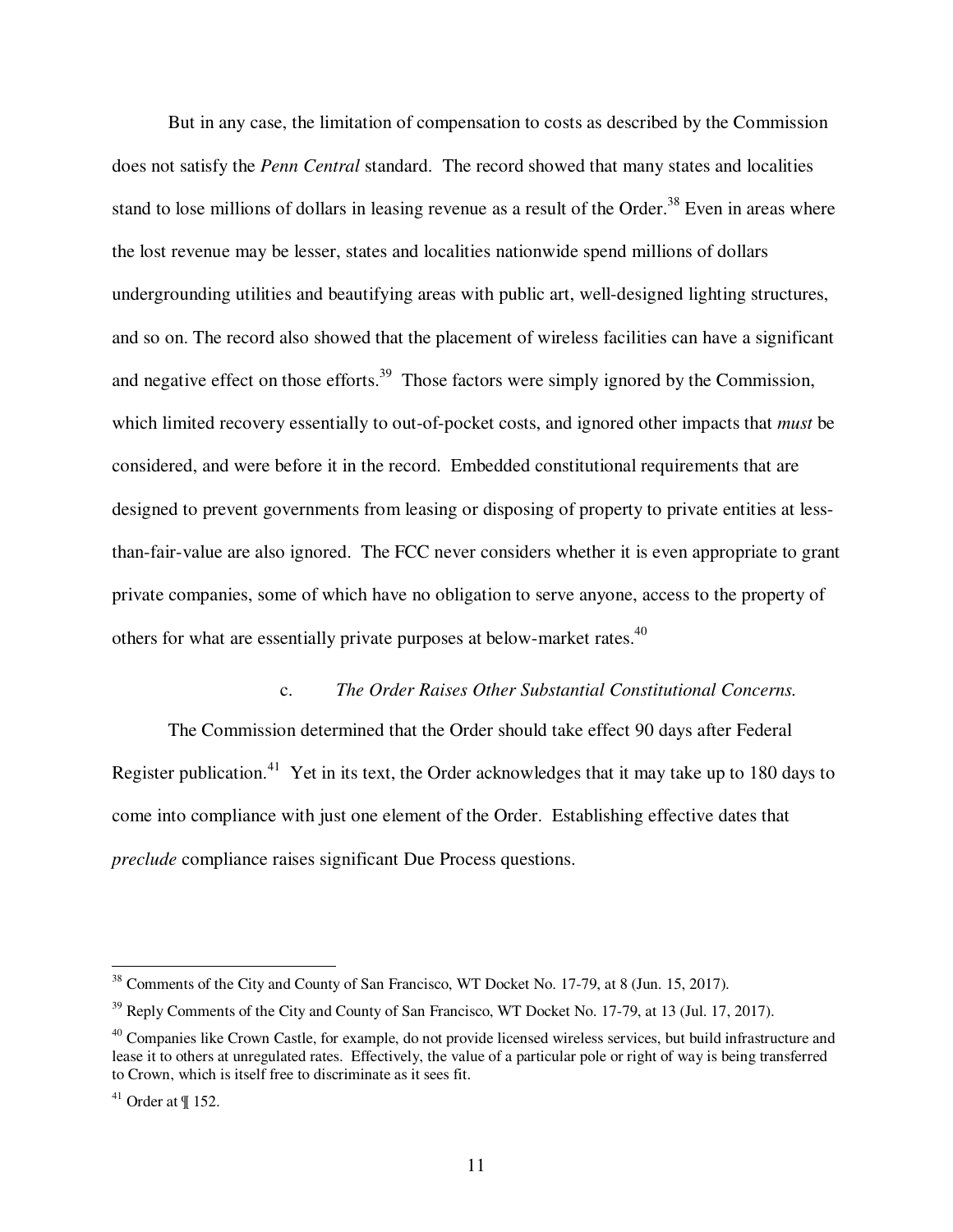The Commission found that rates should be limited to costs even though it recognized that systems were being deployed at great speed in many communities, where compensation for use of rights of way and for use of other property were above cost. This would of course imply above-cost pricing *is not* prohibitory or effectively prohibitory. The Commission conceded as much but suggested that requiring payment of fair value for use of the rights of way in Portland or New York deprives carriers of money that they *might* otherwise spend in rural areas, and therefore has a *prohibitory effect* in a different state.<sup>42</sup> That is, the Commission is explicitly requiring states like New York to cross-subsidize deployment in another state. Not only is that a Tenth Amendment concern, as *Qwest* suggests,<sup>43</sup> it also raises Commerce Clause questions: under what theory can the federal government require one state to transfer property value to another state?

### 2. The Commission's Interpretations Conflict With The Plain Language of The Communications Act.

A reviewing court must invalidate "agency actions, findings and conclusions" from informal rulemaking proceedings when "found to be . . . *not in accordance with law* . . . .<sup>44</sup> The Order conflicts with the plain language of the Communications Act in several ways.

<sup>-</sup> $42$  Unrebutted economic analysis demonstrated that this conclusion was, to put it mildly, nonsense. See, e.g. Comments of the Smart Communities and Special Districts Coalition, WT Docket No. 17-79, at Exhibit 2, Declaration of Dr. Kevin E. Cahill, Ph.D (Jun. 15, 2017) ("Cahill Declaration"); Comments of the Smart communities and Special Districts Coalition, WC Docket No. 17-84, at fn. 2 (Jun. 15, 2017) (citing Reply Comments of the City of Portland, Oregon, WC Docket No. 11-59, Attached Report of Alan Pearce, Ph.D. (filed Sep. 30, 2011)); id. at fn. 64 (citing Comments of the National Association of Telecommunications Officers and Advisors et al, GN Docket Nos. 19-47, 09-51, 09-137, at Appendix 12, Report of Ed Whitelaw (filed Nov. 6, 2009)); id. at fn. 88 (referencing Comments of the National League of Cities, et al, WC Docket No. 11-59, at Exhibit G, Effect on Broadband Deployment of Local Government Right of Way Fees and Practices (Jul. 18, 2011)); Letter from the Coalition for Local Internet Choice, WT Docket No. 17-79 (Sep. 18, 2018) (including letter and remarks from Blair Levin, former FCC Chief of Staff and Executive Director of the National Broadband Plan); Letter from the City of Eugene, Oregon, WT Docket No. 17-79, at 4-9 (Sep. 19, 2018).

<sup>43</sup> *Qwest Corp,* 224 F.Supp.2d at 1327.

<sup>&</sup>lt;sup>44</sup> 5 U.S.C. § 706(2)(A) (emphasis added).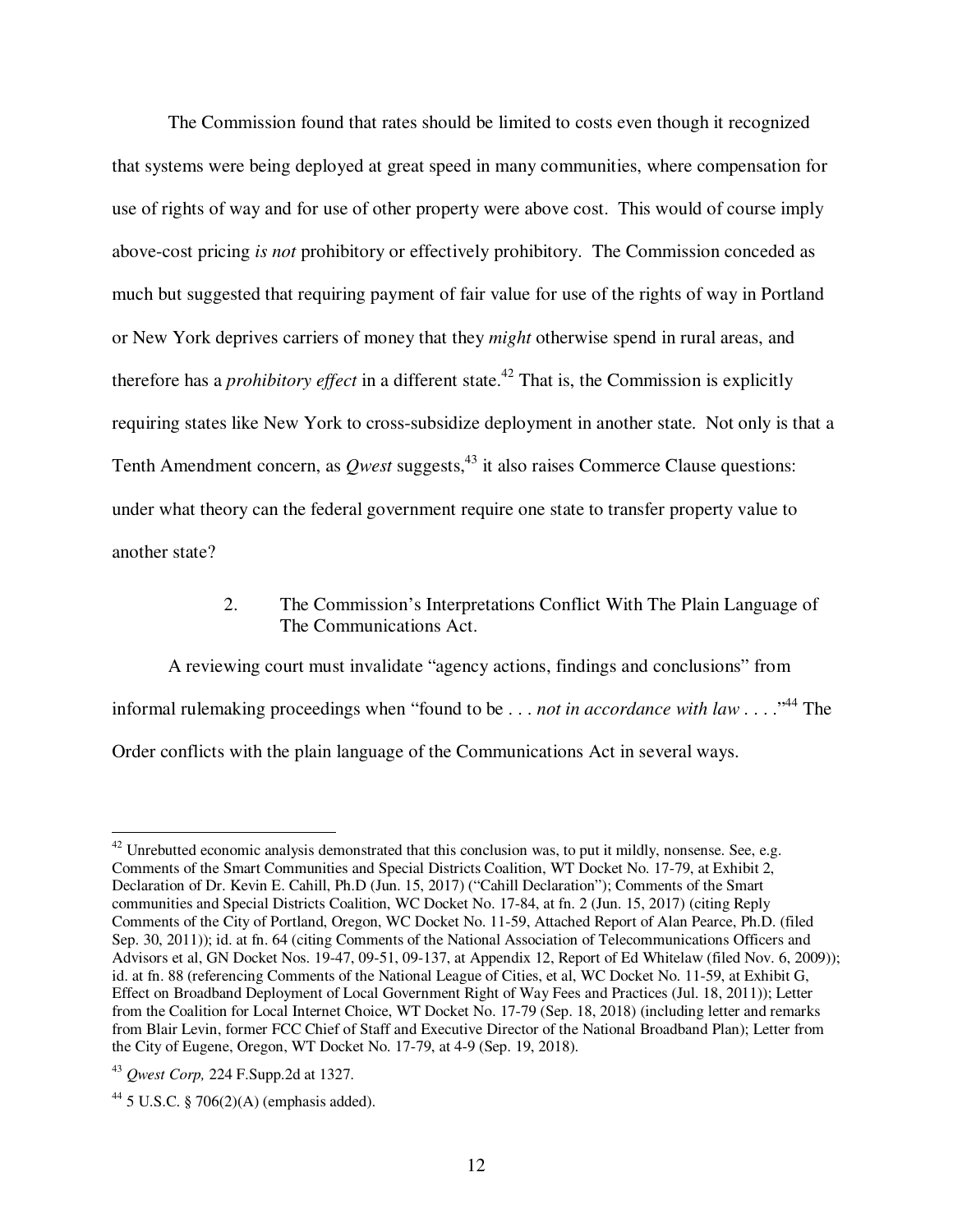It conflates Section 253 and Section 332. While those two sections each include an "effective prohibition standard," nothing in the Communications Act other than Section 332 "limits or affects" local and state authority over "decisions regarding the placement, construction and modification of personal wireless facilities." The Commission ignores that plain language and finds that local authority over personal wireless facilities that are within the bounds of Section 332 must also comply with Section 253.

Second, the Commission interprets Sections 253(a) and 332(c)(7)'s "prohibit or have the effect of prohibiting" language to find a prohibition, inter alia, where a decision prevents an improvement to an existing service, or where a fee might affect deployment elsewhere. This interpretation directly conflicts with "plain language" holdings issued by the Eighth and Ninth Circuits stating that Sections 253(a) and  $332(c)(7)(b)(i)(II)$  require "actual or effective" prohibition. Under *Brand X*, <sup>45</sup> the Commission may not reverse the plain language holding of a Court of Appeals.

In *Level 3 Communications, L.L.C. v. City of St. Louis, Missouri*, the Eighth Circuit held that "[u]nder a plain reading of the statute, we find that a plaintiff suing a municipality under Section 253(a) must show actual or effective prohibition . . . .<sup>46</sup> The court reached this conclusion after engaging in the following analysis:

Examination of the entirety of section 253(a) reveals the subject of the sentence, "[n]o State or local statute or regulation, or other state or local legal requirement" is followed by two discrete phrases, one barring any regulation which prohibits telecommunications services, and another barring regulations achieving effective prohibition. However, no reading results in a preemption of regulations which might, or may at some point in the future, actually or effectively prohibit services, as our sister circuits seem to suggest.<sup>47</sup>

 $45$  545 U.S. at 982.

<sup>46</sup> *Level 3 Communications, L.L.C. v. City of St. Louis, Missouri,* 477 F.3d 528, 532 (8th Cir. 2007).

<sup>47</sup> *Id.* at 533.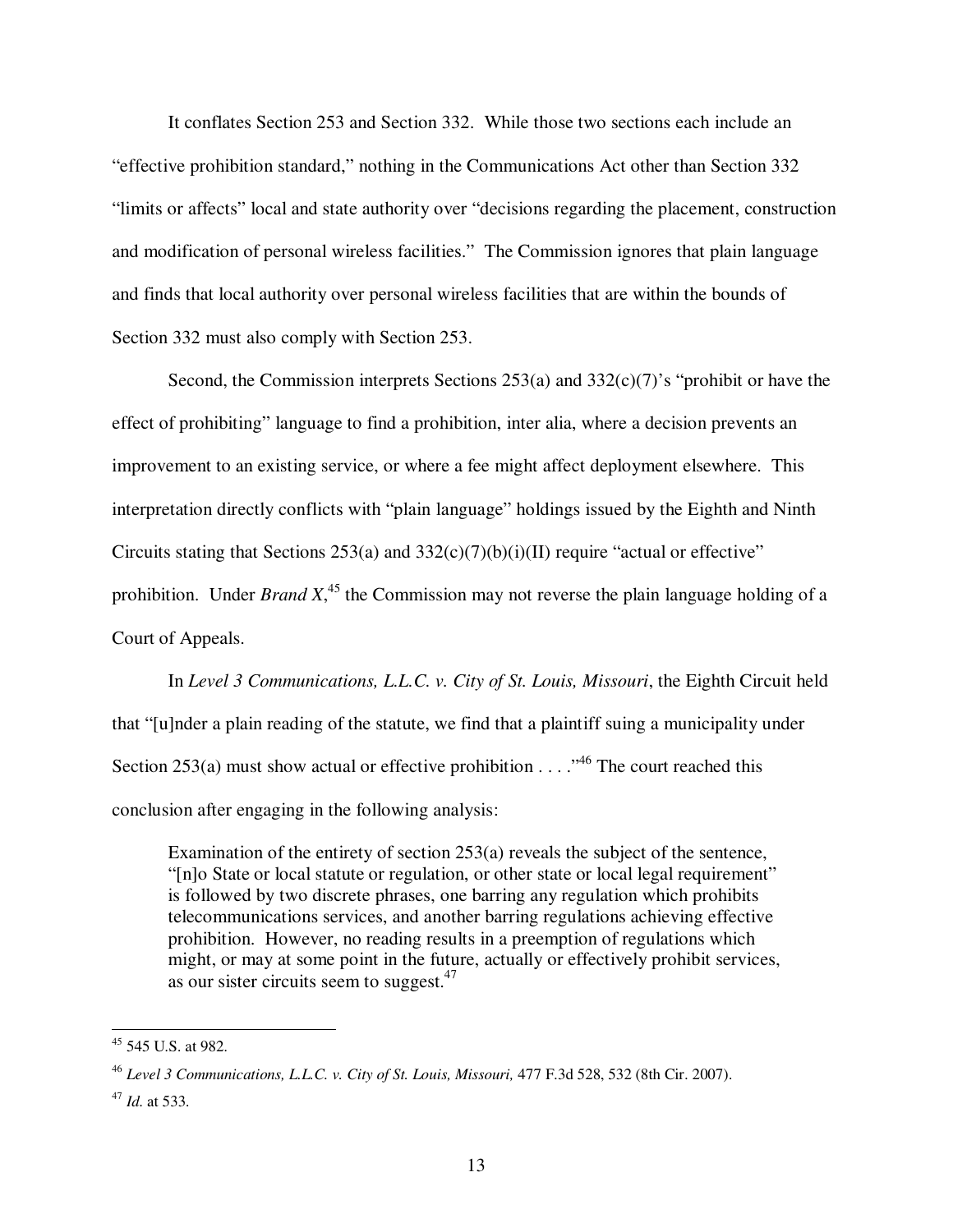In *Sprint Telephony*, the Ninth Circuit, acting en banc*,* agreed, reversing a prior interpretation of section 253(a) equating "effective prohibition" with "possible prohibition" and replaced it with the "actual prohibition" standard.<sup>48</sup> While reanalyzing the statute, the court stated that "it is clear that Congress' use of the word 'may' works in tandem with the negative modifier '[n]o' to convey the meaning that 'state and local regulations shall not prohibit or have the effect of prohibiting telecommunications service."<sup>49</sup> The court then noted that its previous interpretation of the word "'may' as meaning 'might possibly' [was] incorrect" and adopted the "actual prohibition" standard.<sup>50</sup> Thus, the Commission is twice foreclosed from issuing a contradictory interpretation of Sections 253(a) and  $337(c)(7)(b)(i)(II)$  that replace the requirement of an actual prohibition with something much less rigorous and far more speculative.

The Commission's interpretation could not stand even if permitted under *Brand X.* When it reinterprets "prohibition" to mean any installation is permitted if it will "improve" personal wireless services, the agency adopts a definition which "is simply not in accord with the ordinary and fair meaning of th[at] term," and that also fails "to apply some limiting standard, rationally related to the goals of the Act<sup>[1]</sup>.<sup>51</sup> As the Second Circuit and other Circuits have recognized, the notion that whenever a provider argues that it is improving service, it is entitled to place facilities undercuts the basic principles underlying Section 332.

The essence of Sprint's argument is that it has the right under this provision of the TCA to construct any and all towers that, in its business judgment, it deems necessary to compete

<sup>48</sup> *Sprint Telephony PCS, L.P. v. County of San Diego*, 543 F.3d 571 (9th Cir. 2008).

<sup>49</sup> *Id.* at 578.

<sup>50</sup> *Id.* 

<sup>51</sup> *AT&T Corp. v. Iowa Utilities Bd*., 525 U.S. 366, 388, 390 (1999). The FCC's determinations are also not in accord with the precedent on which it relies for the impairment test.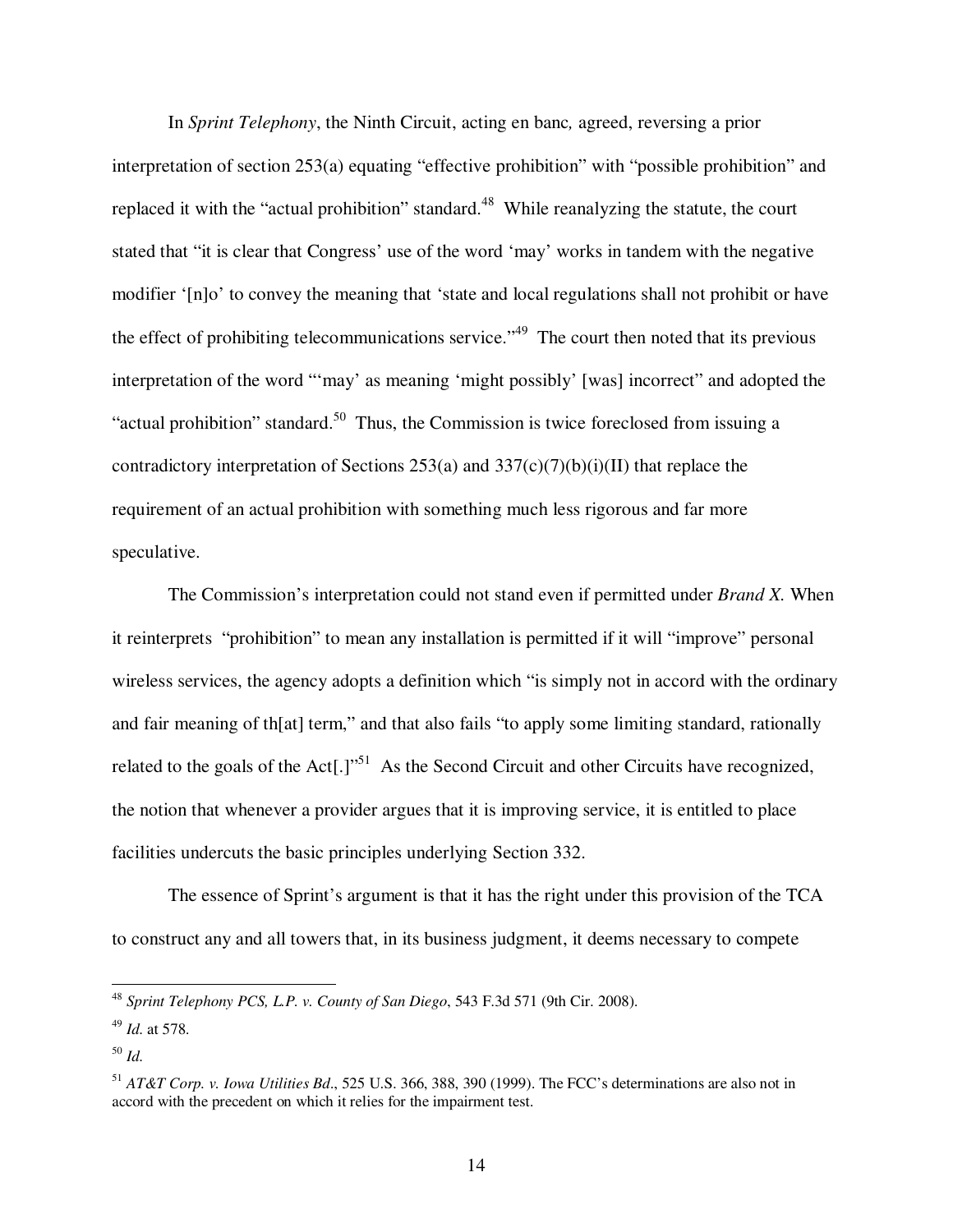effectively with other telecommunications providers, wireless or not. Otherwise, Sprint argues in substance, the effect will be to 'prohibit . . . the provision of personal wireless services.' This untenable position founders on the statutory language. Since Sprint admits it would never propose to build towers it deems unnecessary to compete successfully, a fact which undoubtedly will hold true for most service providers, such a rule would effectively nullify a local government's right to deny construction of wireless telecommunications facilities, a right explicitly contemplated in 47 U.S.C. § 332(c)(7)(B)(iii).<sup>52</sup>

As suggested above, the aesthetic requirements mandated by the Order also contradict the plain language of 47 U.S.C. § 332 $(c)(7)$ . The Commission's only authority with respect to Section 332 is to interpret vague terms – it is a gap filling function. Substantively, the Commission may not add additional burdens to "limit or affect" local decision-making. That is precisely what the aesthetic standard does. Indeed, by requiring zoning agencies to develop regulations that are "no more burdensome than those applied to other types of infrastructure deployments,<sup> $53$ </sup> the Order improperly rewrites the limitation in Section 332(c)(7)(B)(i)(I), which only prohibits regulations that "discriminate among providers of functionally equivalent services."<sup>54</sup> By requiring that standards be "objective," the FCC is establishing a substantive limitation on zoning and land use that has no obvious connection to "discrimination," "prohibition" or any other requirement of federal law that the FCC has identified.55

<u>.</u>

<sup>52</sup> *Sprint Spectrum L.P. v. Willoth*, 176 F.3d 630, 639 (2d Cir. 1999).

<sup>53</sup> Order at ¶ 86. *Inter alia,* the obligation to create "objective" aesthetic standards has no legal foundation.

 $54$  Functionally equivalent refers "only to personal wireless services . . . that directly compete against one another." *Sprint Spectrum, L.P. v. Mills*, 65 F. Supp. 2d at 157 (quoting H.R. Conf. Rep. No. 104-458, 104th Cong., 2d Sess. 208 (1996)).

<sup>&</sup>lt;sup>55</sup> The FCC appears to have been responding to a complaint from providers that land use aesthetic standards are vague. It may be that land use standards are not as precise as providers may desire, but the point of Section 332 is to preserve classic land use authority.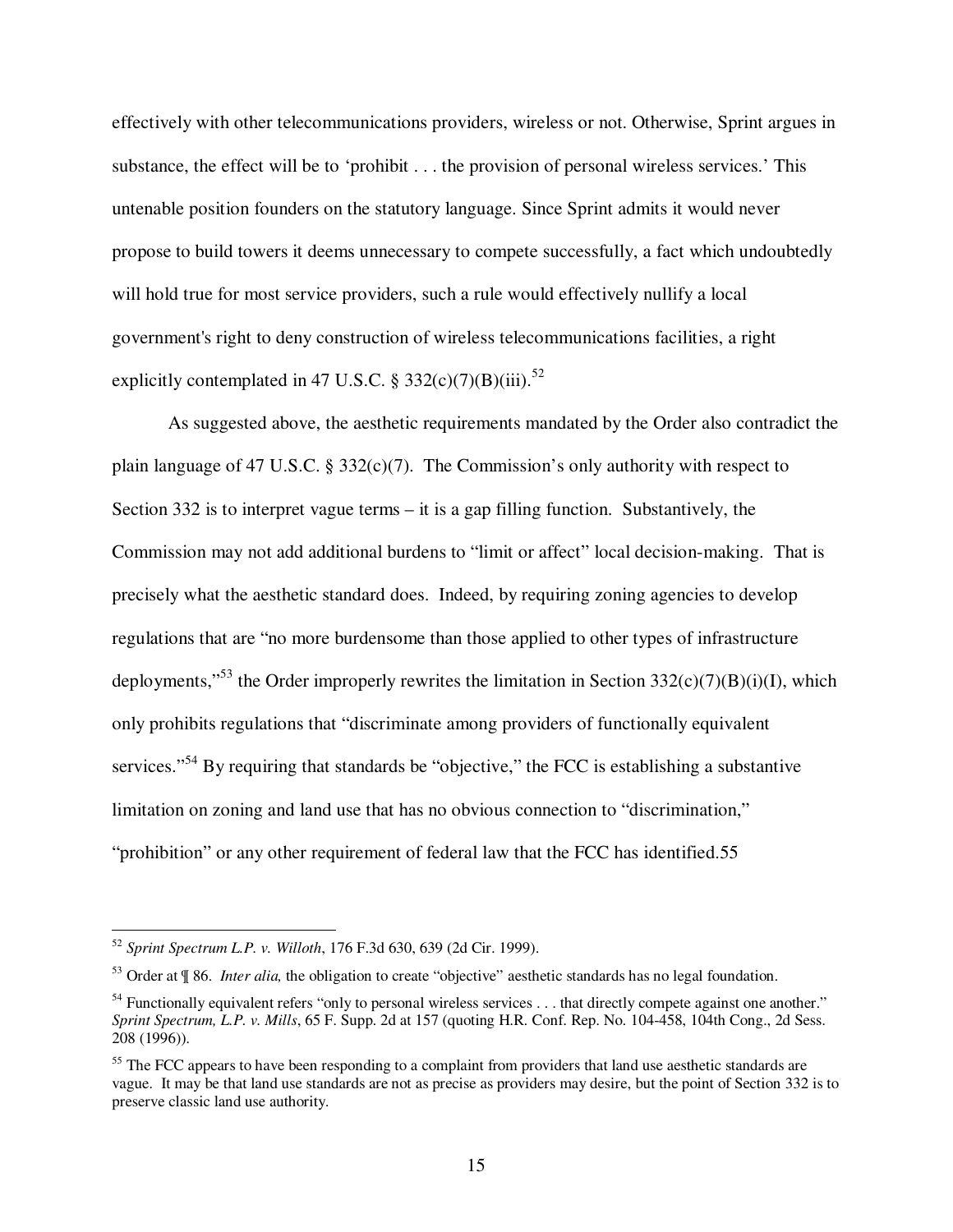The Order also conflicts with the plain language of 47 USC § 224. This section prohibits the Commission from dictating rates or access to state and municipal utility-owned poles, ducts, conduits, and rights-of-way. Nonetheless, the Order undoes this protection by stating that a local government's refusal to provide access to that property or to set rates for access to such rights-ofway that conform with the Commission's instructions, violates Section 253(a). As suggested above, nothing in the Communications Act gives the Commission authority to limit the rates charged for placement of wireless facilities on locally-owned infrastructure, and reading Section 253 in a manner that assumes Congress meant to nullify the savings clauses in Section 224 is not a reading that comports with basic rules of statutory interpretation. Congress does not hide elephants in mouseholes.<sup>56</sup>

## 3. There Is a Substantial Question As To whether the Order Is Arbitrary and Capricious.

"The Administrative Procedure Act . . . permits . . . the setting aside of agency action that is 'arbitrary' or 'capricious.'"<sup>57</sup> "A decision is arbitrary and capricious if the agency 'has relied on factors which Congress has not intended it to consider, entirely failed to consider an important aspect of the problem, offered an explanation for its decision that runs counter to the evidence before the agency, or is so implausible that it could not be ascribed to a difference in view or the product of agency expertise."<sup>58</sup> In this case, the Order is arbitrary and capricious in the extreme. Each of the flaws discussed above would also justify finding that the Order is "arbitrary and capricious." But there are many other issues raised by the pleadings that demonstrate that this Order, as adopted, may not stand.

<sup>56</sup> *Whitman v. American Trucking Association*, 531 U.S. 457, 468 (2001); *FDA v. Brown & Williamson Tobacco Corp*., 529 U.S. 120 (2000).

<sup>57</sup> *F.C.C. v. Fox Television Stations, Inc.*, 556 U.S. 502, 513 (2009) (citing 5 U.S.C. § 706(2)(A)).

<sup>58</sup> *O'Keeffe's, Inc. v. U.S. Consumer Product Safety Com'n*, 92 F.3d 940, 942 (9th Cir. 1996) (quoting *Motor Vehicle Mfrs. Ass'n v. State Farm Mut. Auto. Ins. Co.*, 463 U.S. 29, 43 (1983)).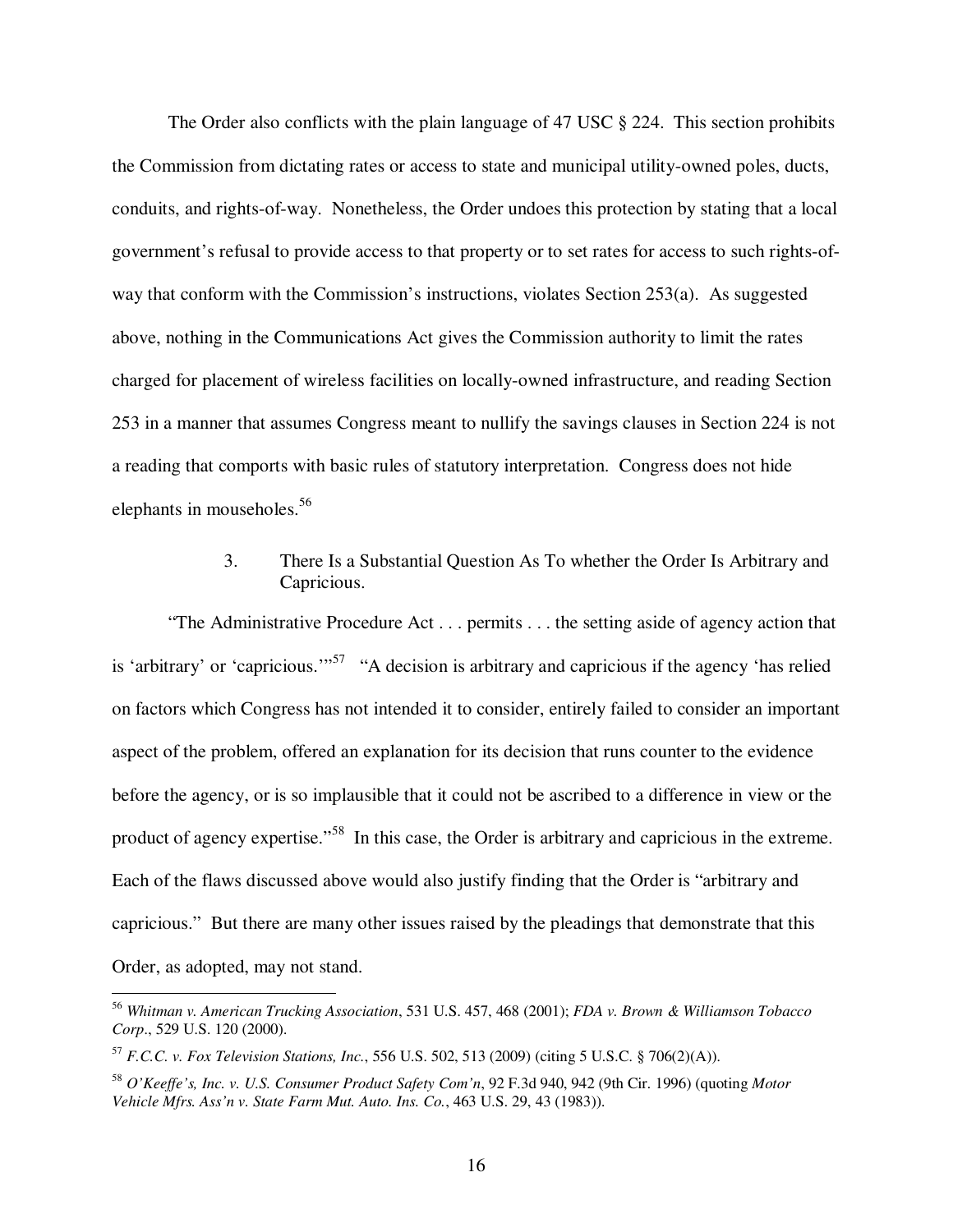## a. *The Order Interprets the Statute in a Manner That Creates Internal Contradictions.*

Section 253 can only preempt a local law or regulation where the law "prohibits or effectively prohibits" the *ability of any entity* to provide a telecommunications service. As the Supreme Court has recognized,<sup>59</sup> the odd phrasing indicates that Congress did not guarantee entry into markets to those who could not afford to enter the business, and does not require any particular subsidy for them. The Commission correctly recognizes that this means that it can never be a prohibition within the meaning of the statute to require entities to pay the cost associated with their market entry, since otherwise one would be effectively requiring a subsidy. That means that, by definition, a prohibition may only occur when a fee exceeds cost. Section 253(c) creates a savings clause: even if it is prohibitory, a locality is entitled to "reasonable compensation" for use of the rights of way. The Commission goes on to limit localities to charging only what it had previously found was not a prohibition at all – in other words, it turns the savings clause into a nullity. $60$ 

The conflation of Sections 253(a) and (c) is just one example of the way in which the Order goes beyond the bounds of reasonable interpretation. The Commission repeatedly finds an "effective prohibition" without actually applying the standard it purports to adopt. Under that standard – "materially inhibits or limits the ability of any competitor or potential competitor to compete in a fair and balanced legal and regulatory environment"<sup>61</sup> – the focus is on rules that somehow make it virtually impossible for one company to compete with another offering similar

<sup>59</sup> *Nixon v. Missouri Municipal League*, 541 U.S. 125 (2004).

 $60$  The record in this proceeding shows that Congress unequivocally intended to leave the form and amount of the charge to states and localities, and contemplated, among other things, gross revenues-based fees. Comments of the Smart Communities and Special Districts Coalition, WT Docket No. 17-84, at 14-15 (Jun. 15, 2017).

 $61$  Order at  $\P$  101.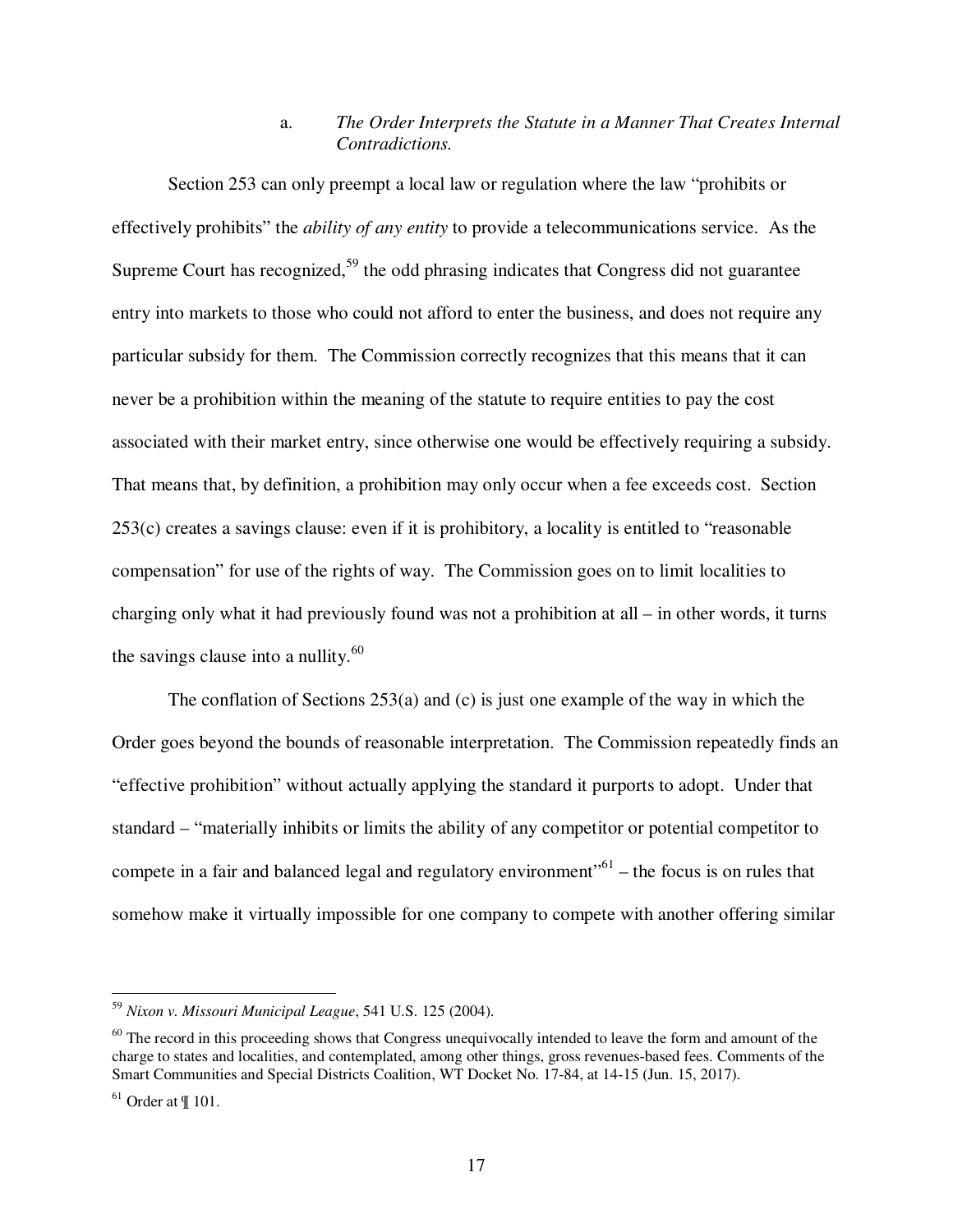services. How the Commission's aesthetic standards, or undergrounding rules, or even cost findings satisfy that standard is unexplained.

#### b. *The Order Ignores Relevant Evidence In The Record.*

Agency rules are arbitrary and capricious if the agency "entirely failed to consider an important aspect of the problem."<sup>62</sup> The record contains information regarding the potential compliance burden on local governments and the economic considerations integral to evaluating pricing of property which the Order entirely fails to address.

The Order's Regulatory Flexibility Act analysis, for example, makes unsubstantiated assertions regarding efficiencies in permitting $63$  and focused only on the obligations of complying with shot clocks. But the record reflected evidence of far greater burdens – rewriting local ordinances, developing newly mandated aesthetic standards, retraining staff, hiring new staff, and reworking application forms and processes – all of which will impose costs on all local governments.<sup>64</sup> The Order completely ignored this evidence, and these issues.

The Commission ignored comments that pointed out that the Commission's definition of "small wireless facilities" would result in very large and very intrusive installations – installations the Commission effectively admits could have a significant impact – unless the Commission altered its regulations governing modifications under Section 6409.<sup>65</sup> It did not do

<sup>62</sup> *Motor Vehicles Mfrs. Ass'n of U.S., Inc. v. State Farm Mut. Auto. Ins. Co.*, 463 U.S. at 43 (1983).

<sup>63</sup> Order at Appendix C paragraph 7.

<sup>64</sup> *See, e.g.* Letter from Gerard Lavery Lederer, Counsel, Smart Communities and Special Districts Coalition, WT Docket No. 17-79, at 31-33 (Sep. 19, 2018) ("Smart Communities September Letter"); Letter from NATOA, NACo, NLC, USCM, NARC, WT Docket No. 17-79, at 6-7 (Sep. 19, 2018) ("NATOA September Letter"); Letter from the Colorado Communications and Utility Alliance, WT Docket No. 17-79, at 1 (Sep. 18, 2018) ("CCUA September Letter"); Affidavit of Andrew Strong, Interim Asset Management and Large Projects Director, Seattle City Light (Oct. 30,2018) ("Seattle Aff.").

<sup>65</sup> *See* Smart Communities September Letter at 9-10.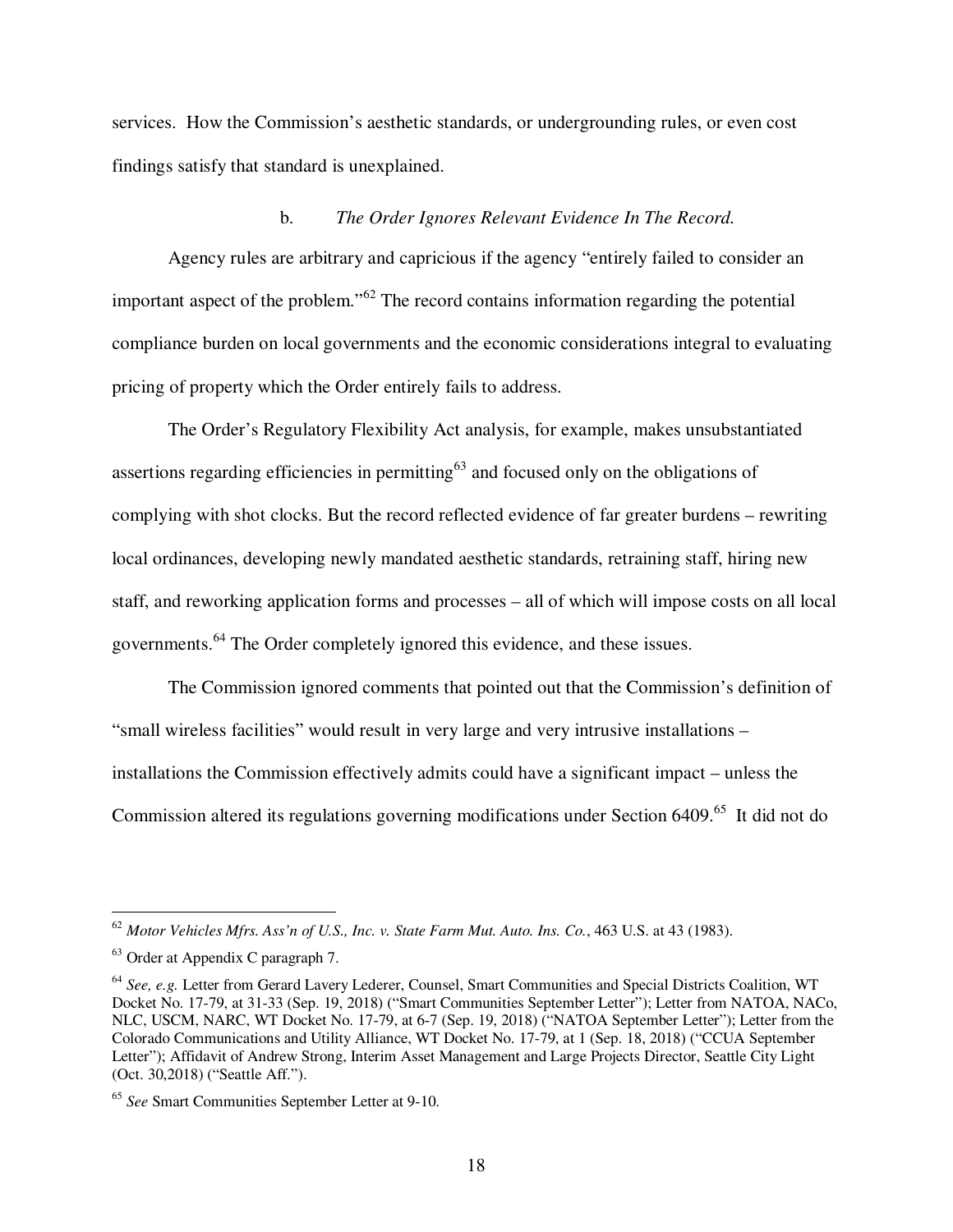so, and as a result, the Commission's Order endorses changes that, under the reasoning of the Order, are substantial and dramatically affect the character of wireless installations.

### c. *The Order Ignored Economic Evidence in the Record Prior to Setting Presumptively Reasonable Rates.*

Evidence in the record demonstrated that reasonable rates for use of property must include things other than direct costs, including but not limited to opportunity costs.<sup>66</sup> The Order ignores these arguments, stating simply that "we find no reason not to extend the same reasoning to ROW access fees or fees for the use of government property within the ROW."<sup>67</sup> No further explanation is proffered, nor is any examination or discussion of the arguments *against* this approach presented in the record.

More importantly, the Commission fails to address significant evidence demonstrating that the economic underpinnings for its "cost" decision were not credible, and inconsistent with the Commission's long-standing understanding: namely, reducing rates to below market for access to facilities in one area simply does not translate to new deployment in rural areas, and other underserved areas.<sup>68</sup>

<u>.</u>

<sup>66</sup> *See* Cahill Declaration.

<sup>67</sup> Order at n. 221.

<sup>&</sup>lt;sup>68</sup> As the Order recognizes, providers have generally declined to build out into many rural areas in the years since wireless services have deployed. Order at  $\P$  7. However, while the Order seeks to increase rural deployment by implementing new restrictions on traditional local authority, it contains no corresponding requirement for providers to build in rural areas. *See* Reply Comments of the Colorado Communications and Utility Alliance (CCUA), Rainier Communications Commission (RCC), City of Seattle, Washington, City of Tacoma, Washington, King County, Washington, Jersey Access Group (JAG), Colorado Municipal League (CML), WT Docket 17-79, WC Docket 17- 84, at 11, (Jul. 17, 2017) ("CCUA et al Reply Comments"). Without an explicit quid pro quo, the Commission would be doing little more than promoting an expanding digital divide and generating industry profits in high density areas, while rural communities still wonder when they will see robust 2G and 3G technology. *Id.*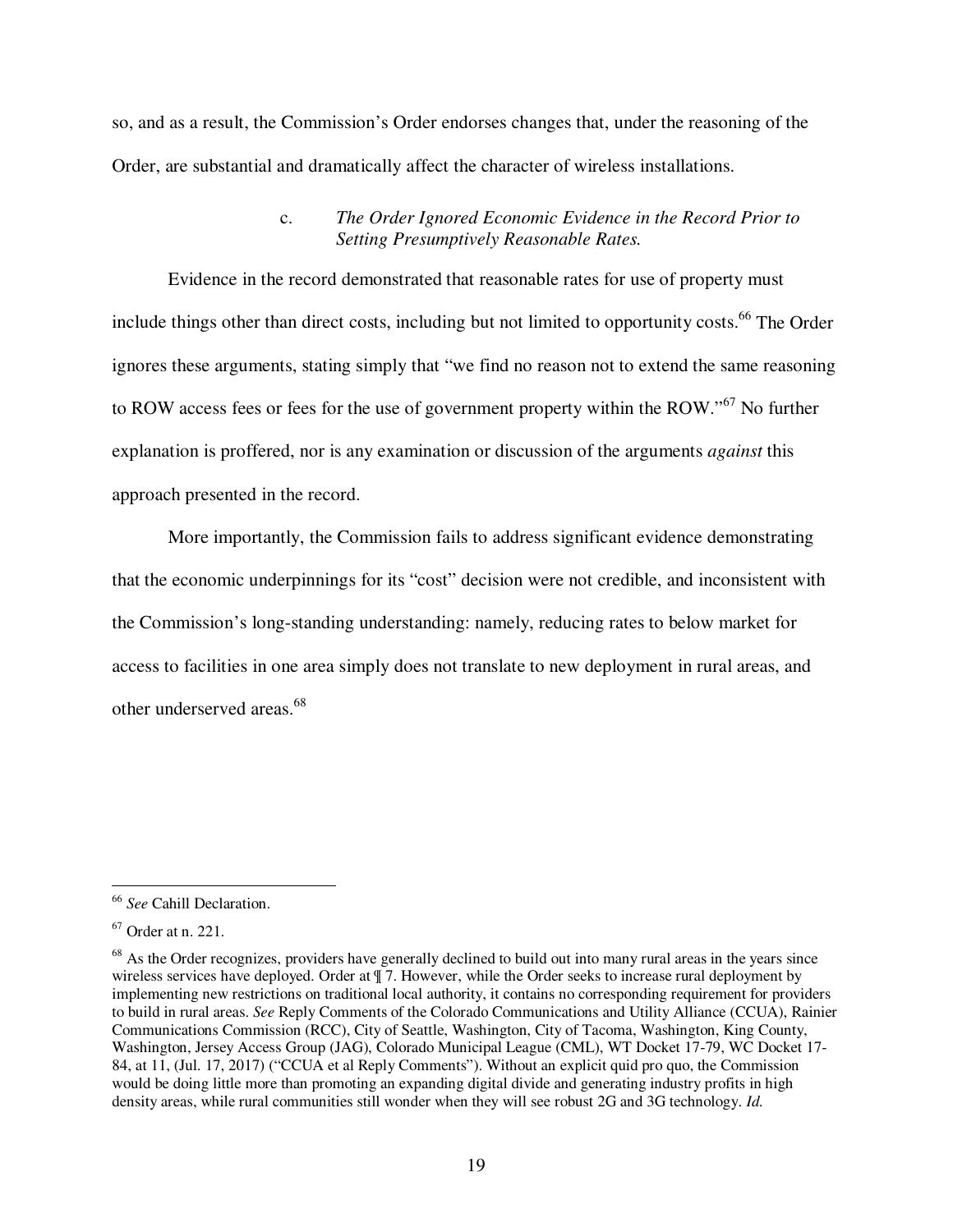## d. *The Order Is Inconsistent With Prior Commission Precedent and Other Applicable Law.*

The Order asserts that limiting rates for use of public property only to costs is necessary to promote broadband deployment, and that fees above costs are prohibitory of that deployment *in areas other than the area where the fee is paid*. The assumption is that money saved in one area will be invested in an area where investment is not independently justified. That "crosssubsidy" argument was rebutted by ample economic evidence the Commission ignored. Moreover, the Commission's conclusion that paying an agreed, market-based rate<sup>69</sup> will discourage deployment is contrary to its own conclusions as to the best way to encourage market deployment. The reliance on voluntary agreements to establish the rate for interconnections is one example. Congress has determined, and Commission analysis shows, auctioning wireless spectrum is a reasonable way to secure a fair return for use government property, and to ensure that infrastructure would be deployed quickly and most efficiently. 70 Yet the Order offers no acknowledgement of these practices or explanation of its departure, despite these issues being raised in the underlying record.

e. *The Commission's Shot Clock is Arbitrary and Capricious.* 

Congress was exceptionally clear when it described what was meant by the term

"reasonable period of time" in Section  $332c(7)(B)(ii)$ :

<u>.</u>

decisions are to be rendered in a reasonable period of time, taking into account the nature and scope of each request. If a request for placement of a personal wireless service facility involves a zoning variance or a public hearing or comment

<sup>&</sup>lt;sup>69</sup> Reply Comments of the Smart Communities and Special Districts Coalition, WT Docket No. 17-79, at 59-60 (Jul. 17, 2017) ("Smart Communities Replies"). The Commission does not seriously contend, and nothing in the record supported a conclusion that localities have such significant market power that they are able to charge monopoly rents. In fact, as the record showed, in most large cities, there are often alternatives for placement on privatelyowned structures. The absence of a sound economic analysis of markets undercuts any justification for abjuring reliance on market-set rates. Interestingly, the FCC relies on a Congressional bill that did not pass to suggest that its actions are reasonable. It ignored a bill that did pass, governing rates for access to federally-owned property for wireless facilities. Congress required rents at fair market value, which suggests that those rates are not unreasonable. *See* Smart Communities September Letter at 23; *see also* Consolidated Appropriations Act of 2018, Pub. L 115-141, Div. P, Title VI, Sec. 601 *et seq.*

<sup>70</sup> *Expanding the Economic and Innovation Opportunities of Spectrum Through Incentive Auctions*, Report and Order, 29 FCC Rcd. 6567, fn. 2 (Jun. 2, 2014).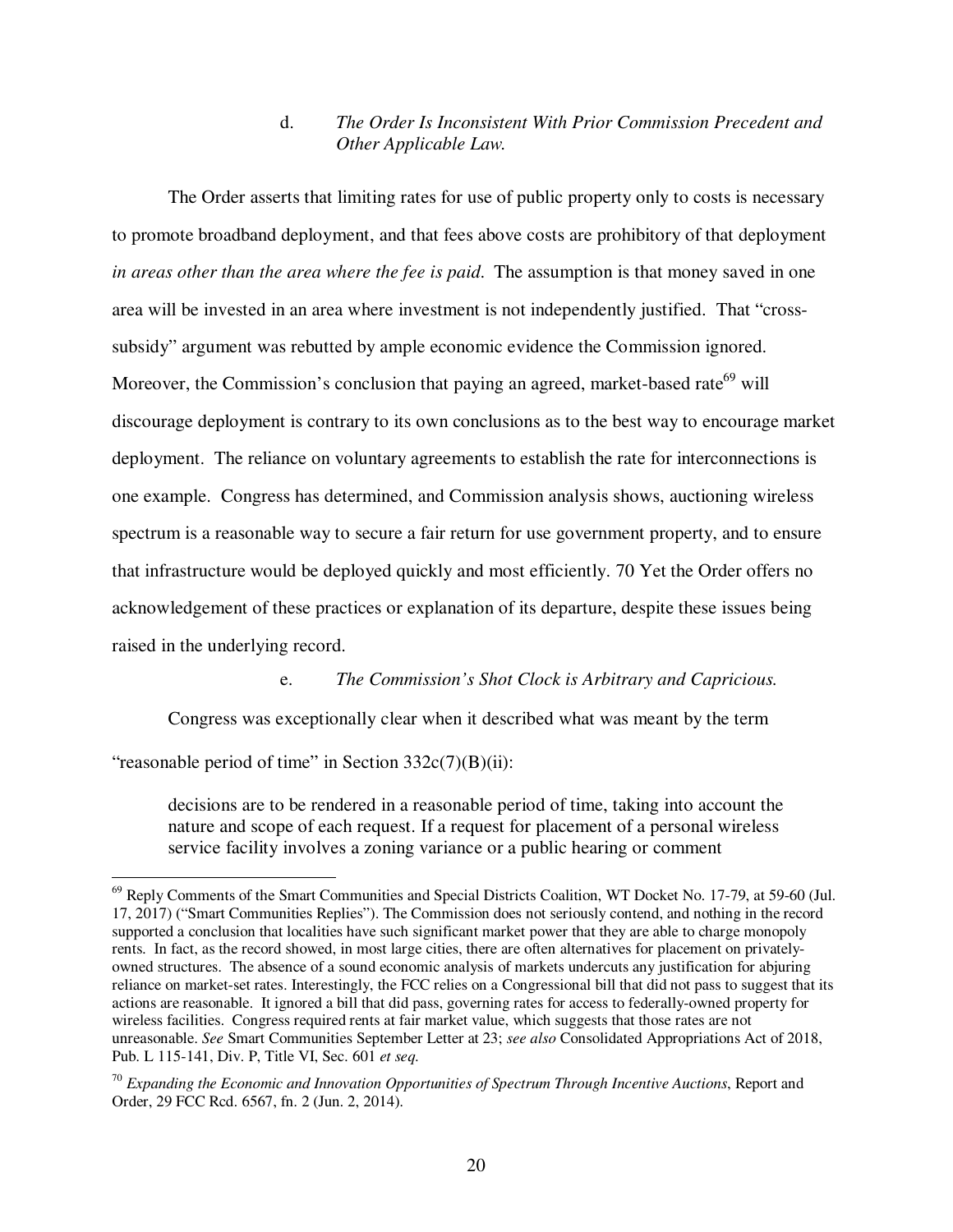process, the time period for rendering a decision will be the usual period under such circumstances. It is not the intent of this provision to give preferential treatment. $71$ 

The Order relies on time periods established by state laws that choose to replace typical land use hearing and variance procedures with an administrative process; in some state laws, variances can no longer be required and placement of wireless facilities is generally treated as a permitted use.<sup>72</sup> But those times are inherently not reasonable where a variance or similar process applies, as those procedures include standard times for appeal that basically make compliance impossible.<sup>73</sup> While the shot clock limits may not be as troubling if the Commission presumption of "unreasonableness" or "prohibition" may be overcome by pointing to standard appeal periods, if the Commission truly intends that the presumption will be dispositive except in "exceptional" circumstances,  $^{74}$  the standard is capricious, and inconsistent with the law.

Indeed, the support for the Commission's new shot clocks is too flimsy to pass muster even if one simply focused on the state laws the Commission relies on for support. Those state laws, among other things, set time limits for actions on applications that assume that only a limited number of applications will be submitted.<sup>75</sup> Moreover, those codes distinguish between land use permits (the authorization to locate a small cell at a particular location) and the other permits that may be associated with those installations. Without any support, and ignoring

 $71$  S. Rpt. 104-230 (1996) at 208.

<sup>72</sup> MN. Stat. 237.163 (2016); TX. Loc. Gov't Code 284.101; Colo. Rev. Stat. 29-27-404 (3) (2017).

<sup>73</sup> *See, e.g.,* SC Code Sec. 6-29-800 (B) (setting normal time for appeal from administrative officer to Board established by localities at 30 days from the decision). While that time can be shortened, the error here is that the Commission did not even consider whether its new standards could be complied with in any setting that provides for internal administrative appeals by aggrieved parties.

 $74$  Order at ¶ 115.

<sup>&</sup>lt;sup>75</sup> The Texas and Minnesota Codes, cited above, are examples.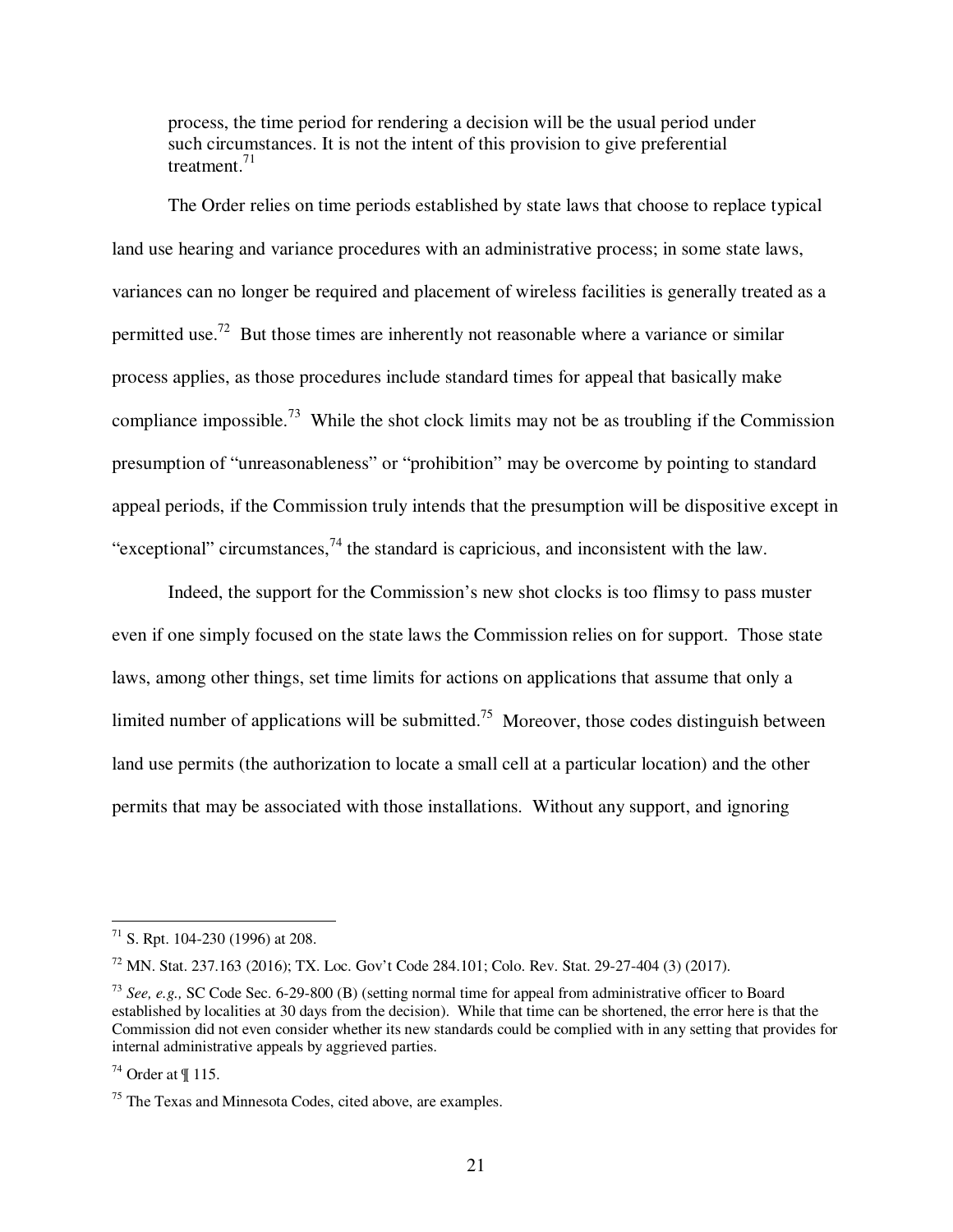evidence before it, the Commission applies its shot clocks to any permit required for placement, including excavation permits, historical districts and environmental reviews, and so on.<sup>76</sup>

### **B. Movants Will Suffer Irreparable Injury Absent a Stay.**

The inquiry under the second factor focuses on the likelihood of irreparable injury absent the issuance of the stay.<sup>77</sup> "But, in contrast to the first factor, we have interpreted *Nken* as requiring the applicant to show under the second factor that there is a probability of irreparable injury if the stay is not granted."<sup>78</sup> Parties must show that irreparable injury is not merely possible but probable.<sup>79</sup> "In analyzing whether there is a probability of irreparable injury, we also focus on the individualized nature of irreparable harm and not whether it is 'categorically irreparable.<sup>"80</sup> However, despite this individualized analysis, harms to constitutional rights are assumed to constitute irreparable injury. "It is well established that the deprivation of constitutional rights 'unquestionably constitutes irreparable injury.'"<sup>81</sup>

1. The Order Violates Movants' Constitutional Rights.

Movants will suffer irreparable injury absent a stay because their constitutional rights will be injured. As discussed in Section A, supra, Movants' Tenth Amendment, Fifth Amendment, and Due Process rights will all be injured by this Order. In the context of preliminary relief, the deprivation of constitutional rights is unquestionably an irreparable injury.<sup>82</sup>

<sup>76</sup> *See generally* Letter from Smart Communities and Special Districts Coalition, WT Docket No. 17-79 (Jul. 16, 2018).

<sup>77</sup> *Nken v. Holder*, 556 U.S. at 434-35.

<sup>78</sup> *Lair v. Bullock* 697 F.3d 1200, 1214 (9th Cir. 2012) (citing *Leiva–Perez*, 640 F.3d 962, 968 (9th Cir. 2011). <sup>79</sup> *Id.*

<sup>80</sup> *Id.*

<sup>81</sup> *Melendres v. Arpaio*, 695 F.3d 990, 1002 (9th Cir. 2012) (quoting *Elrod v. Burns*, 427 U.S. 347, 373 (1976)). <sup>82</sup> *Id.*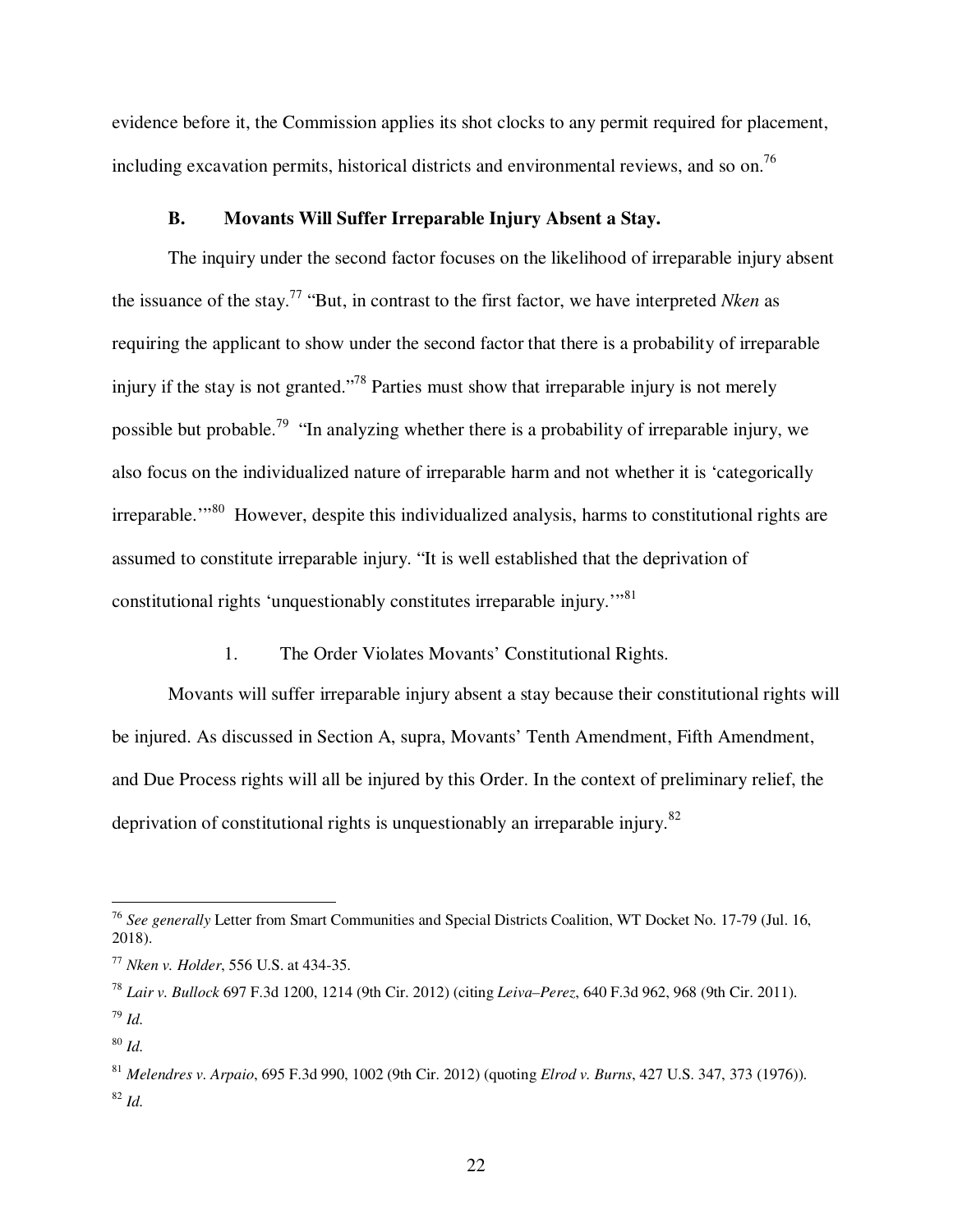Movants' Fifth Amendment rights will be injured because the Order's adoption of the "actual cost" standard for local fees constitutes a forced transfer of local government property and is a federal taking of that property without just compensation. The Order violates the Fifth Amendment because the Order grants wireless providers the ability to occupy local government rights-of-way while depriving local governments of the ability to seek full compensation for such an occupation.<sup>83</sup> Particularly with respect to state and local government personal property, such as traffic signals, streetlights and other street furniture, the Order effectively compels owners to grant access to commercial enterprises at below market rates. The Order's cost formula cannot be justified in terms of regulatory takings, inter alia because the Act purports to cap rates for facilities over which the Commission has no authority.

Movants' Due Process rights are injured because the Commission has essentially overturned over 20 years of case law, adopted a new substantive standard, and expanded the scope of its shot clocks and requirements to require drafting and preparation of contracts, agreements, and the like within 90 days (the effective date of the Order). This, even though it recognizes that it will take 180 days to comply with one of its regulatory requirements. Exposing localities to liability without even a reasonable opportunity to comply violates Due Process.

The Commission also relied on complaints against unnamed jurisdictions to allegedly substantiate claims that local governments are impeding deployment.<sup>84</sup> The Commission's reliance on anonymous complaints is not only misplaced; it violates fundamental principles of Due Process.<sup>85</sup> Due Process and fundamental fairness require that an entity alleged to be

<sup>83</sup> *See* Section II.A.1.b, *supra*.

<sup>84</sup> *See* CCUA et al Reply Comments at 2.

<sup>85</sup> *Id.*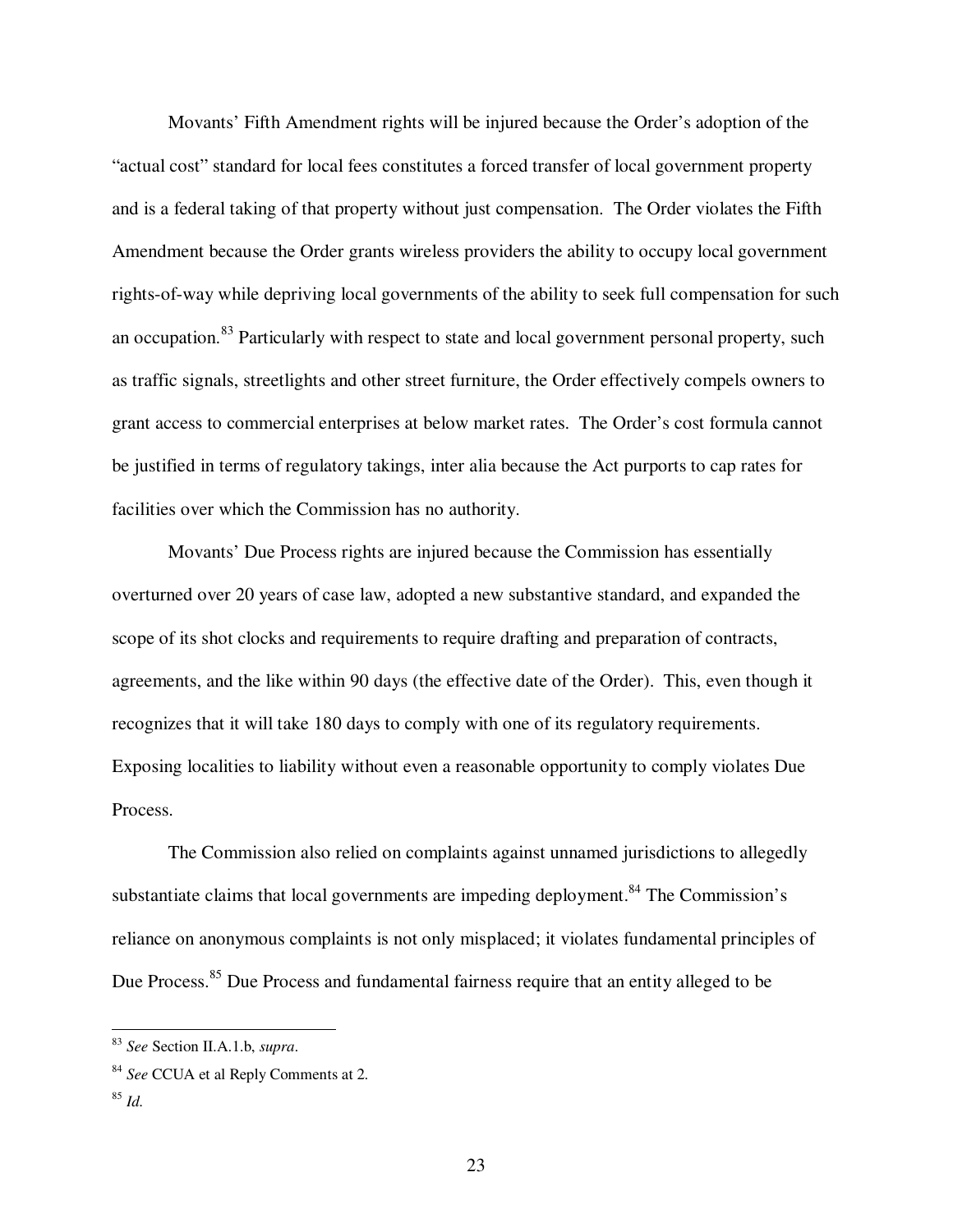conducting the "bad acts" that the Order purports to fix be identified and provided an opportunity to respond. Indeed, while the Commission was content to rely on mere allegations against unnamed parties, on those occasions where an entity was named, the entity made subsequent filings in these dockets demonstrating that the claims were false.<sup>86</sup> Yet even in these cases, the Commission ignored the local government responses in order to achieve its intended result.

Movants' Tenth Amendment rights will be injured because they will be compelled – at significant expense – to undertake activities to satisfy Commission mandates that are not justified as an interpretation of the "effective prohibition" standard, or any other standard that the Commission may be permitted to interpret under Section  $332(c)(7)$ . Among other things, as explained in Section A, localities will be forced to develop and negotiate contracts, within a time specified by the Commission, simply to avoid legal actions against them. Moreover, localities will be forced to do so in contravention of state delegations which require that public property be leased at fair value.

Because Movants face deprivation of their constitutional rights including their Fifth Amendment, Tenth Amendment, and Due Process under this Order, a stay is appropriate.

2. The Effects of Compliance with the Order will Harm Movants Irreparably.

Compliance with the Order in the time frame required by the Order, is by the very words of the Order, impracticable.<sup>87</sup> It will be a massive undertaking to comply with these rules, and many associated costs with compliance will be unrecoverable. The Order exposes Movants to a Hobson's choice: they will face a significant risk of litigation or be forced to comply with an Order they are challenging as unlawful in court. Should the court overturn the order, parties who

<sup>86</sup> *See e.g.*, claims of Crown Castle against the City of Atlanta draft ordinance. The ordinance was presented to the Commission as an enacted piece of legislation, while it was still only a draft ordinance, and Crown Castle was a part of the public-private partnership reviewing its terms. *See* Smart Communities Reply Comments at 70-71.

<sup>87</sup> *See* Order at ¶ 89.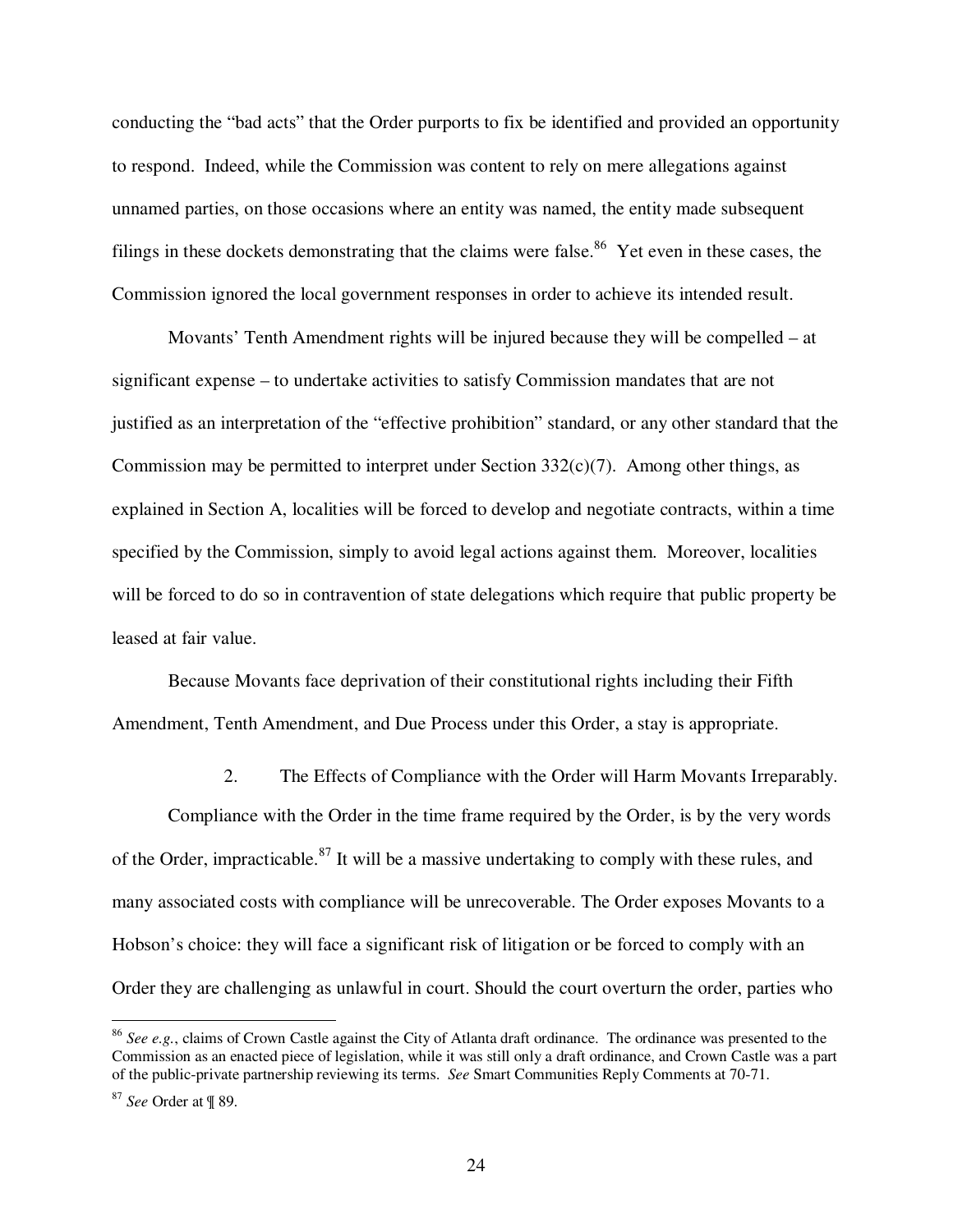in good faith complied with the Order will have to wrestle with the consequences of deployments that they otherwise would not have granted. However, if the court upholds the rules, a stay would allow all parties the time that the Commission itself has stated is necessary to successfully engage in the complex process of compliance with the Order.

The rules announced by the Commission in this Order, as suggested above, are a sweeping change to a regulatory landscape that has existed for many years. To comply with these rules, Movants must make significant changes to their local codes as well as to their application and permitting processes. This will include, in some cases, retaining and training new personnel to implement the Commission's rules.<sup>88</sup>

Absent a stay, the Order is scheduled to go into effect on January 14, 2019. However, in the Order itself, the Commission found that local governments would need 180 days to comply with the new regulatory landscape: "We appreciate that at least some localities will require some time to establish and publish aesthetics standards that are consistent with this Declaratory Ruling. Based on our review and evaluation of commenters' concerns, we anticipate that such publication should take no longer than 180 days after publication of this decision in the Federal Register."<sup>89</sup>

This means that many communities, especially small localities without readily available legal, planning and public works resources, are required to make major changes in less time than the Commission has found to be reasonable. Failure to do so puts them at risk of being hauled

<sup>88</sup> Comments of the Colorado Communications and Utility Alliance (CCUA), Rainier Communications Commission (RCC), City of Seattle, Washington, City of Tacoma, Washington, King County, Washington, Jersey Access Group (JAG), Colorado Municipal League (CML), WT Docket No. 17-79, at 13 (Jun. 14, 2017) ("CCUA et al Comments"); Seattle Aff.

<sup>89</sup> Order at ¶ 89. See also Due Process discussion *supra*.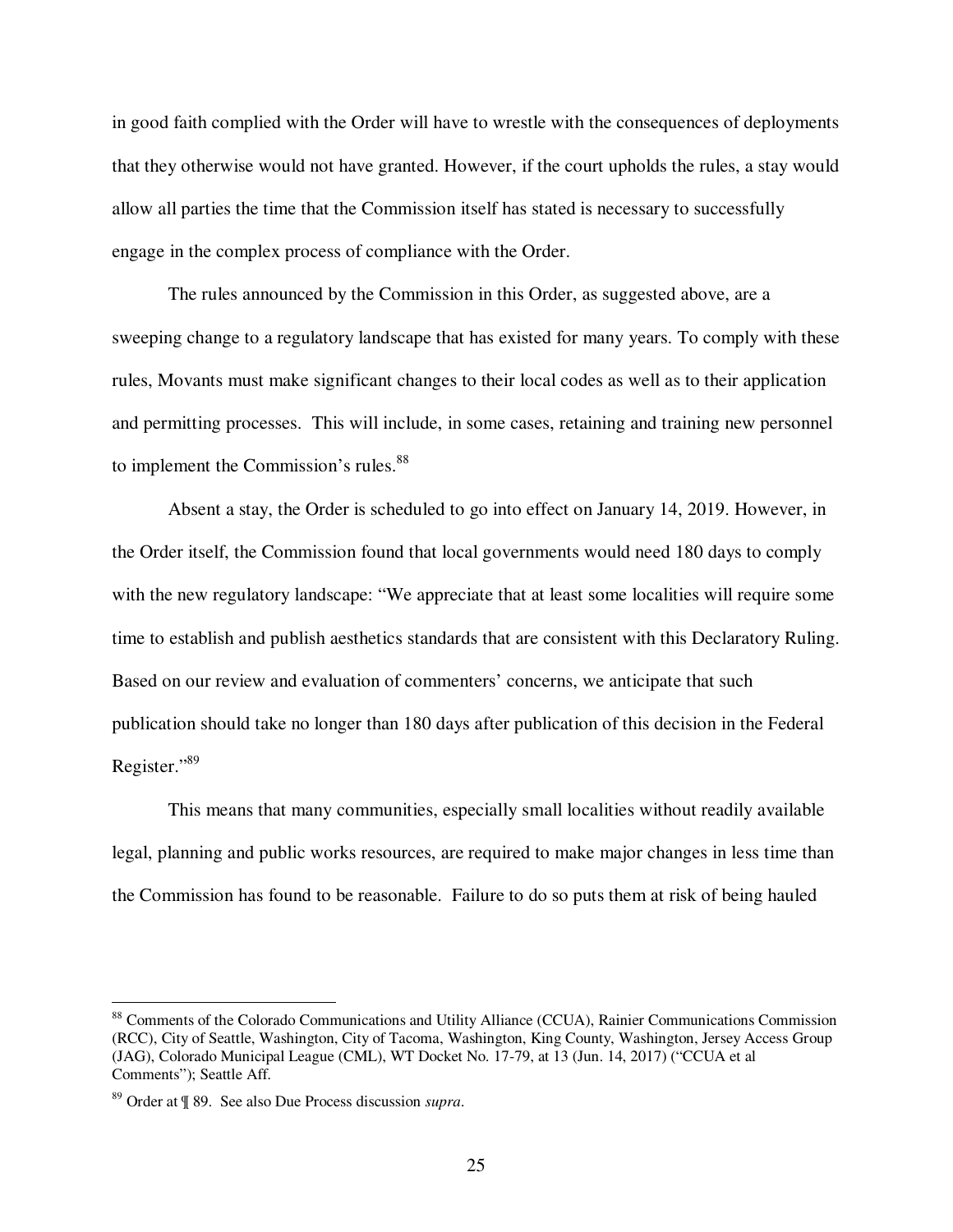into court.<sup>90</sup> Movants are not the only parties who must make changes to comply with this Order. Assuming all local governments in the United States could make the changes that the Commission is imposing in their review and approval processes within the time frame dictated by the Commission, industry applicants for small wireless sites will also have to make changes in their processes to comply with the new application and review requirements.

Should the court uphold this Order on appeal, a stay in the interim would benefit the industry applicants who will also have to make significant changes in their application process to conform to the new local requirements.

## 3. The Aesthetic Harms Threatened by Implementation of this Order Cannot be Remedied.

Small wireless facilities that are permitted under the constraints of the Order, such as 50 foot-tall poles in residential neighborhoods, and constructed during the time the Order is being adjudicated would cause an immediate aesthetic harm. To the extent that the Order will require placement of aboveground utilities in areas where utilities are undergrounded it will cause an immediate harm to the community and present an immediate hazard to traffic and during storms that undergrounding mitigates. Even if one assumes that wireless facilities installed pursuant to the Order could be removed afterward, the harm is immediate, and whether adequate restoration can occur at best is a matter of speculation.<sup>91</sup> The effect on property values will be immediate.<sup>92</sup> If an applicant is forced to take down the small wireless facility or underground ancillary

 $90$  NATOA September Letter at 4-5. Because Section 332(c)(7) contains a "non-discrimination" provision, it is not clear that the failure to "publish" standards can be cured: if one application is granted without being subject to the standards, it may be that the standards cannot be applied to anyone.

<sup>&</sup>lt;sup>91</sup> It is no solace to someone who is harmed by a falling pole to suggest that at some point, the harm may be eliminated. And whether true restoration is possible may depend on a number of factors, including the effect of installation on surrounding property (are trees, landscaping and other elements affected?).

<sup>92</sup> *See* Comments of the Smart Communities and Special Districts Coalition, WT Docket No. 17-79, at Exhibit 3, Report and Declaration of David E. Burgoyne (Jun. 15, 2017); *see also* CCUA et al Reply Comments at 7-10.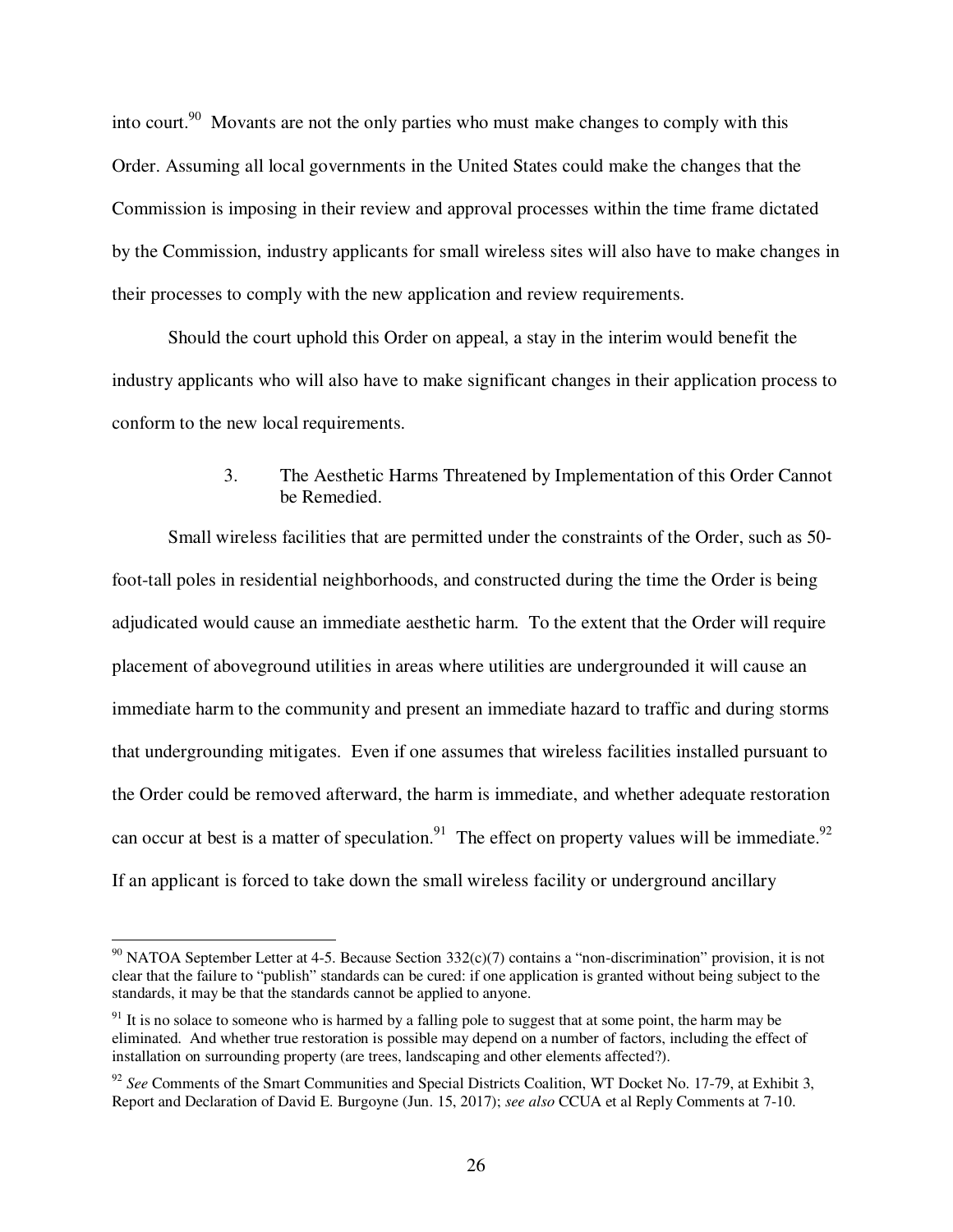equipment after the fact, the harm extends to both local governments and the wireless industry as well.

The Order imposes a reduction in the fees that local governments often charge both to process applications and fees for private use of public property. While some lost fees may be recoverable through claims made should the Order be overturned, the loss of fees are likely to cause other budgetary constraints resulting in local government decisions that cannot be undone and will amount to irreparable harm. The presumptively reasonable amount is far less than the record suggested would be required to comply with the Commission's mandates.<sup>93</sup> Although localities may charge more than the presumptively reasonable amount, doing so puts them at substantial risk of a challenge in which they will bear the burden of proof and requires them to undertake fee studies, audits and other administrative efforts to be prepared to defend themselves. These costs and the lost productivity from staff time, even if recoverable at some point in the future through action against the carriers or against the federal government under the Tucker Act, deprives localities of resources that could have been devoted to other projects and constitute immediate and irreparable harms.

This assumes that costs are recoverable. All localities in the nation must now review codes and determine whether standards in place are likely to satisfy the Commission's new "aesthetic standards," and to develop new or additional standards by the date the Order becomes effective. Setting aside that the Commission admits that this is not a *reasonable* requirement, that effort will be difficult to recover, as no locality can know when or if applications will be submitted under the new Order, and hence when or whether those costs, or the costs of new

l

<sup>&</sup>lt;sup>93</sup> See Smart Communities September Letter at 32-33.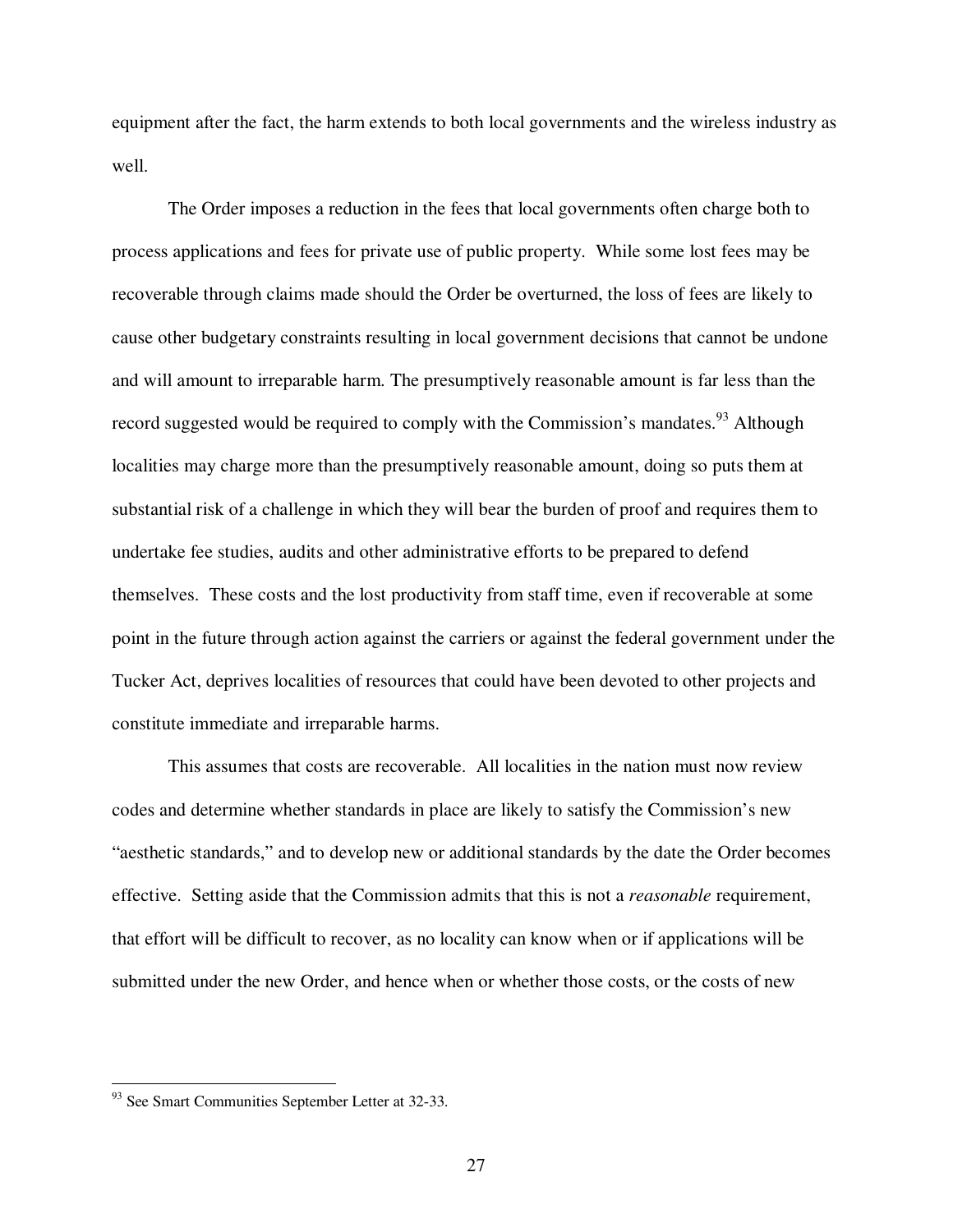employees to comply, will be immediately, or ever recoverable.<sup>94</sup> Thus, the economic injury does in fact rise to a level where the financial injury is unrecoverable, thereby amounting to irreparable harm.<sup>95</sup> In other words, there are opportunity costs to both severely limiting local government budgets and then directing them to the administration of the Commission's Order. These are harms that cannot be remedied if the Order is invalidated.

### **C. A Stay Will Not Harm Other Parties and Is in the Public Interest.**

The inquiry under the third and fourth factors focuses on the opposing party's interests and the public interest.

Maintaining the status quo pending judicial review of the Order would not harm other parties and would serve the public interest. The public has an interest in allowing their representatives in local government to conduct full inquiries into wireless facilities siting applications and to exercise their traditional police powers to protect the public health and safety. Furthermore, as the Order has identified, the public has an interest in the quick, efficient deployment of wireless services.<sup>96</sup> Staying the implementation of the Order while the court determines its legality would increase this efficient deployment by avoiding chaotic upheaval in local governments nationwide, scrambling to implement a dramatically new siting regime in a very short period of time.<sup>97</sup> Granting the stay will allow time to ensure that the rules that are in effect are legal and will truly aid the deployment of wireless services while allowing local governments to provide the public with the necessary protection and oversight.

 $94$  The record showed that small communities assumed that the additional costs of employees could amount to over \$100,000 per year.

<sup>95</sup> *See Nat'l Lifeline Ass'n v. F.C.C.*, No. 18-1026 (D.C. Cir. Aug. 10, 2018) (order granting stay); *see also Colo. River Indian Tribes v. Town of Parker*, 776 F.2d 846, 850 (9th Cir. 1985).

 $96$  Order at ¶ 1.

<sup>97</sup> Seattle Aff., *supra*.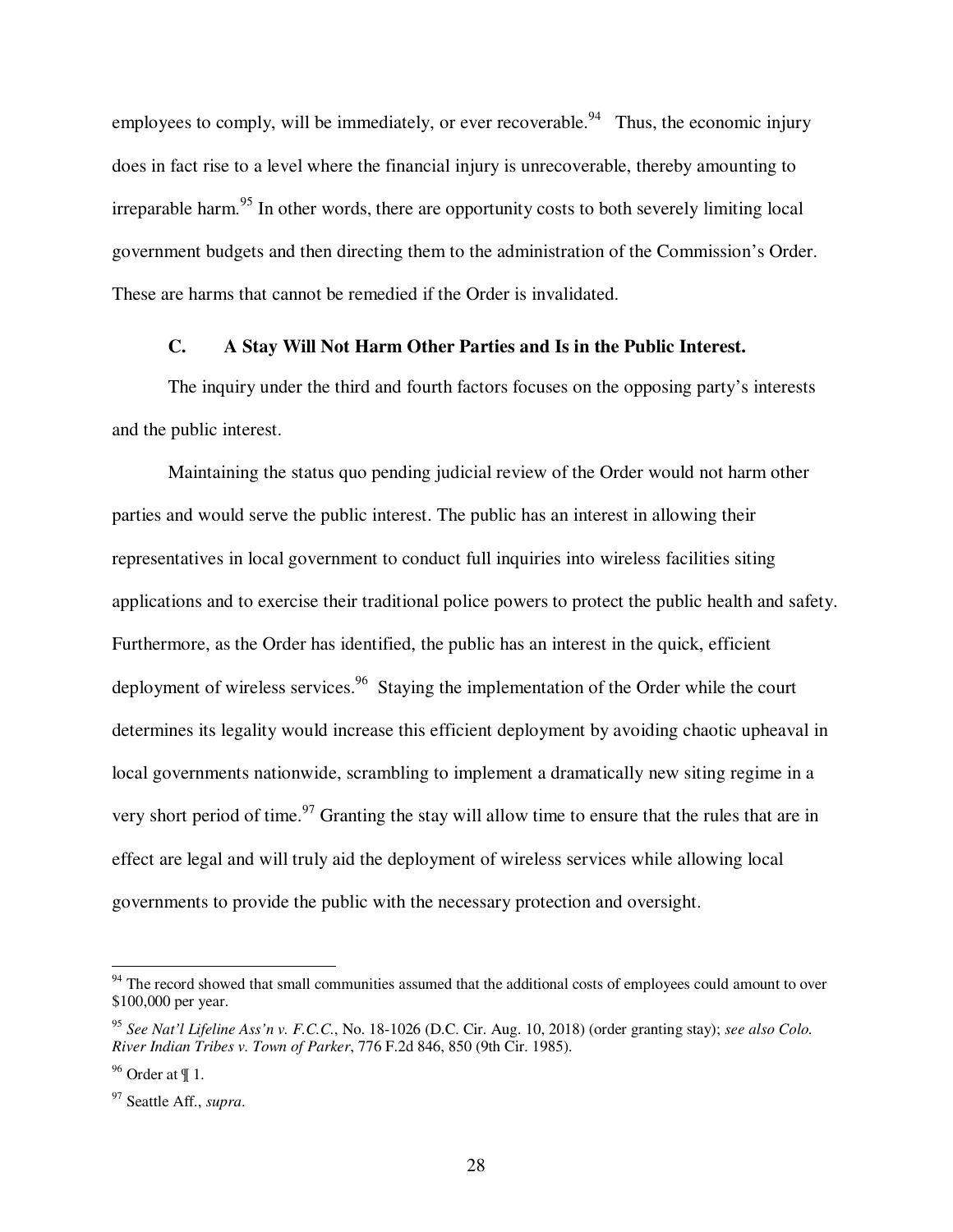For example, it has been the practice of many local governments to work with industry to develop the standards and aesthetic requirements for small wireless facilities siting. These standards will be different in a single-family residential neighborhood than they will be in an industrial development. Developing standards, sharing them with up to eight industry entities, scheduling meetings to discuss feedback and develop consensus, takes considerably longer than 90 and often longer than 180 days. If the Order is to be followed, this collaboration will end, which would be a disservice to the public interest.

> 1. Other Parties Will Not Be Harmed by a Stay Because they are Flourishing Under the Status Quo.

Granting a stay will maintain the current regulatory framework pending judicial review of the Order and would not harm either the Commission or other parties. A stay will maintain the status quo, allowing all parties – including the wireless industry – to avoid expending significant and potentially unnecessary costs to conform to a fundamentally different regulatory regime that is fraught with uncertainty.

Wireless industry parties deploying small wireless facilities have worked in partnership with local governments and have flourished under the existing framework, as demonstrated plainly in the record – so a stay that simply maintains the status quo will not harm them.<sup>98</sup> The Commission's Order acknowledges that "[m]any states and localities have acted to update and modernize their approaches to small cell deployments. They are working to promote deployment

<sup>98</sup> *See, e.g.* Letter from the Smart Communities and Special Districts Coalition, WT Docket No. 17-79 (Jul. 18, 2018) (highlighting Sprint celebrating its unprecedented success in deploying small cells prior to this FCC action).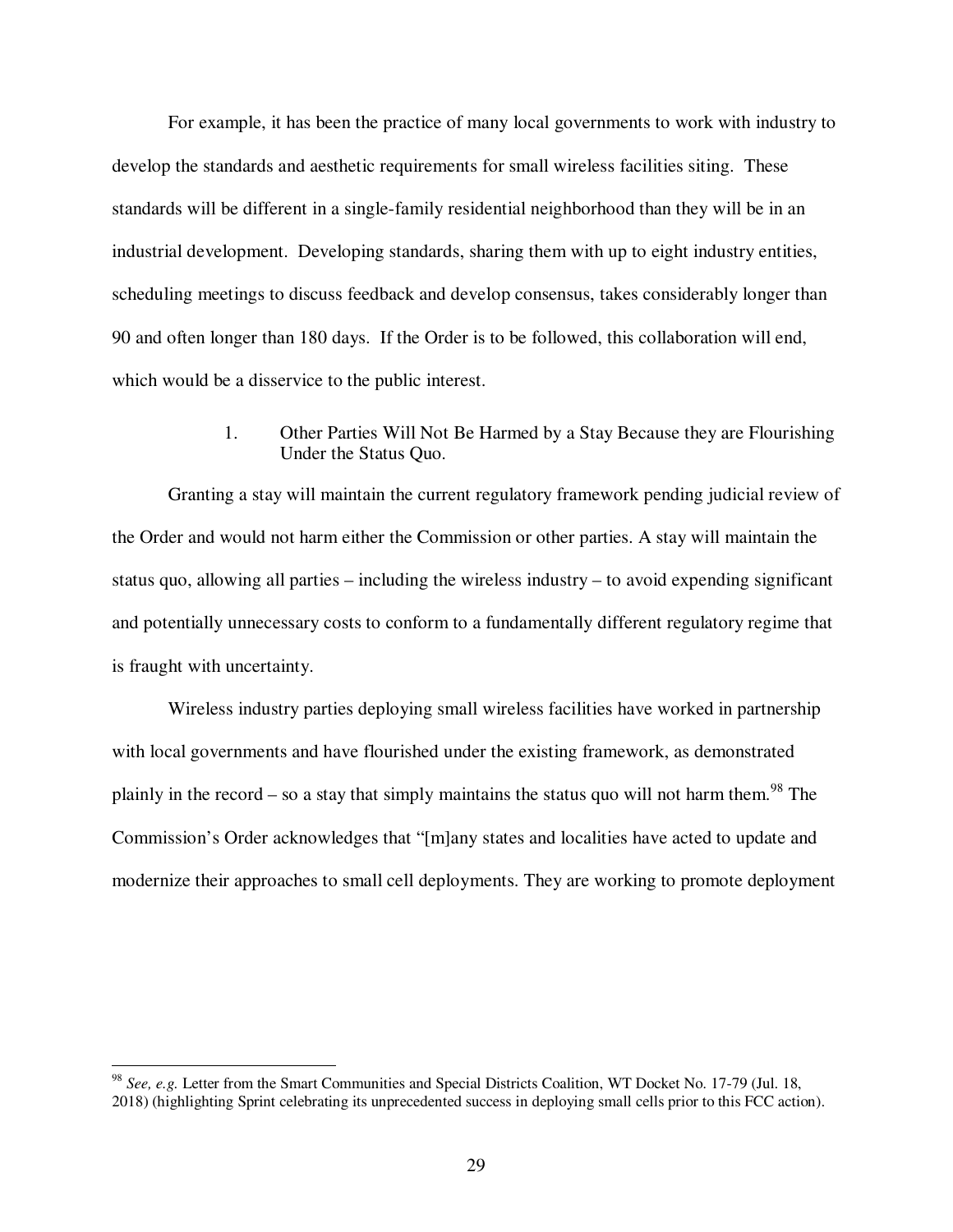and balance the needs of their communities."<sup>99</sup> Further the wireless industry's quarterly statements to investors confirm that a stay of the Order would not harm deployment.<sup>100</sup>

Local governments are, for the most part, working well with industry to promote deployment. For example, the City of Seattle demonstrated persuasively in the record that it actively supports the deployment of broadband and wireless facilities.<sup>101</sup> The City has been working with industry to site small wireless facilities since 2005 and has several pole attachment agreements in place with wireless industry members.<sup>102</sup> Verizon even named Seattle City Light as its Partner of the Year in 2017.<sup>103</sup> The record contains numerous accounts detailing this kind of positive partnership between the wireless industry and local governments across the nation.<sup>104</sup> Indeed, the record shows that contracts for deployment often result in more rapid deployment to areas that are not served. As an example, both the City of Los Angeles and the City of San Jose entered into contracts for use of proprietary property that should result in more rapid deployment and service available in areas that have long been ignored by wireless providers. As the Commission recognizes that such arrangements may not in fact be prohibitory, delay will simply

-

 $102$  *Id.* 

 $103$  *Id.* 

 $99$  Order at  $\P$  5.

<sup>100</sup> *See, e.g.* Verizon Communications Inc. Q3 2018 Earnings Call Transcript (Oct. 23, 2018), *available at*  https://seekingalpha.com/article/4213544-verizon-communications-inc-vz-q3-2018-results-earnings-calltranscript?part=single ("I don't see it having a material impact to our build out plans."); Crown Castle International Corp. Q3 2018 Earnings Call Transcript (Oct. 18, 2018), *available at* https://seekingalpha.com/article/4212546 crown-castle-international-corp-cci-ceo-jay-brown-q3-2018-results-earnings-call-transcript?part=single. ("I wouldn't look at that and assume that we're going to see a material change in our 18 to 24 month deployment cycle. In fact, we don't believe that will result.")

<sup>&</sup>lt;sup>101</sup> Letter from the City of Seattle, WT Docket No. 17-79 (Sep. 18, 2018).

<sup>104</sup> *See, e.g.* Dissenting Statement of Commissioner Jessica Rosenworcel, *Accelerating Wireless Broadband Deployment by Removing Barriers to Infrastructure Investment*, Declaratory Ruling and Third Report and Order (Sep. 26, 2018); *see also* Comments of the Smart Communities and Special Districts Coalition, WT Docket No. 17- 79, at 33-37 (Jun. 15, 2017).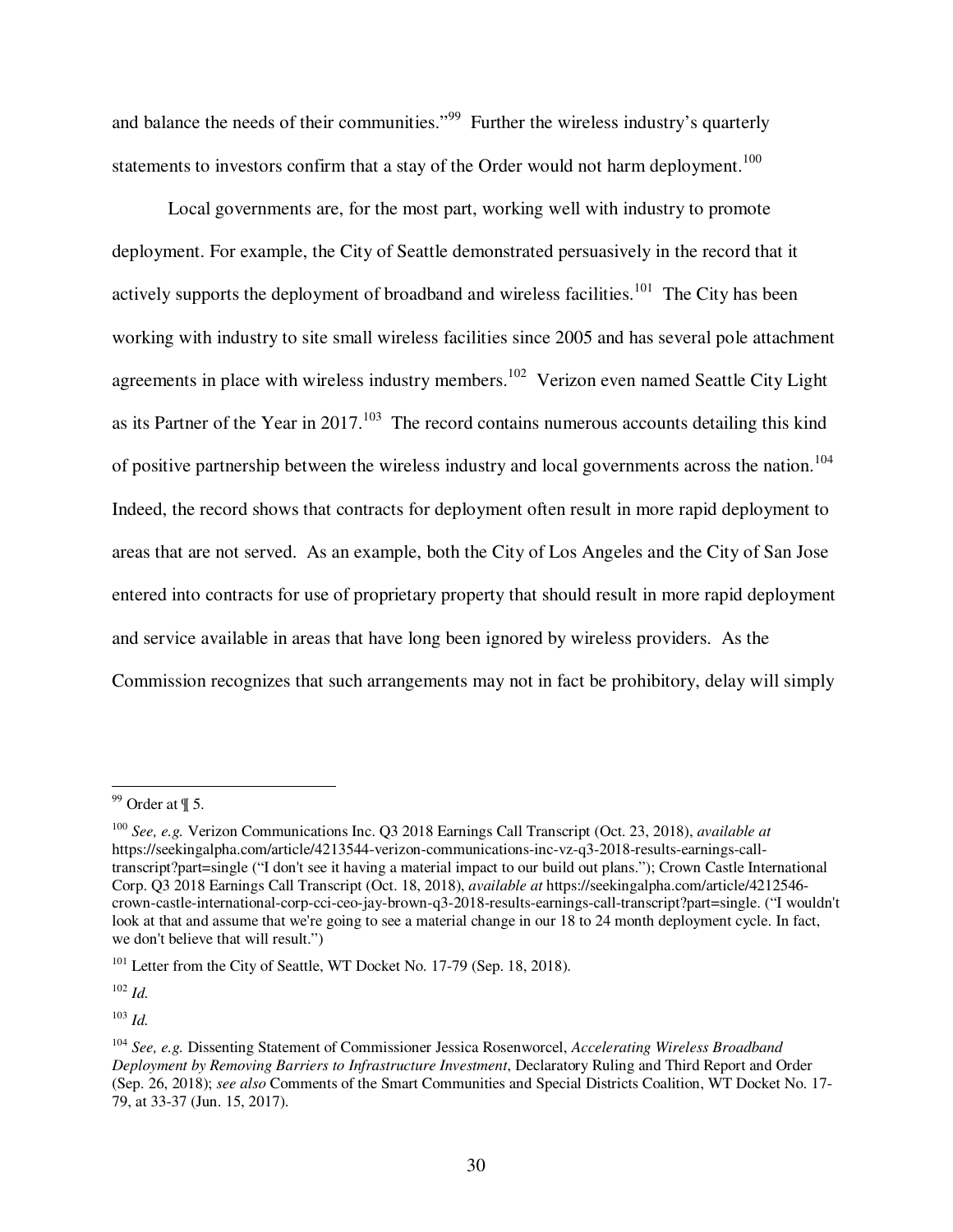allow parties to move forward, and develop mutually acceptable solutions for deployment.<sup>105</sup> There is no risk – none – that there will be widespread stoppage of deployment.

Problematically, the requirements adopted by the Commission will not actually speed deployment. The shorter shot clock adopted by the Commission's rules will likely have the unintended consequence of both delaying deployment and increasing costs, counter to the Order's purpose.<sup>106</sup> In the record, the City and County of Denver pointed out that an application may appear to be complete in that each document listed on the application form has been submitted.<sup>107</sup> However, once staff begins a substantive review of the documents submitted, it is not uncommon to find (particularly with respect to wireless companies that contract out their application responsibilities to consulting firms) that the documents were not prepared properly and/or do not comply with relevant regulations that would apply to a given site.<sup>108</sup> In this situation, the City has been able to work with applicants to update documentation through resubmittals, and complete a second substantive review process in compliance with Colorado's statutory shot clock.<sup>109</sup> With a shorter shot clock, these applications which appear complete on their face, but subsequently are found to be deficient in one or more respects, will not have sufficient time to submit new drawings and undertake new reviews of resubmittals.<sup>110</sup> In order to comply with the Commission's shorter shot clock, there will be more denials of applications, resulting in the need to file new applications, together with new application fees.<sup>111</sup> Granting a

 $107$  *Id.* 

- <sup>108</sup> *Id.*
- <sup>109</sup> *Id.*
- <sup>110</sup> *Id.*
- <sup>111</sup> *Id.*

 $105$  Order at  $\P$  66.

<sup>106</sup> *See* CCUA September Letter at 3. *See also*, Seattle Aff., *supra*.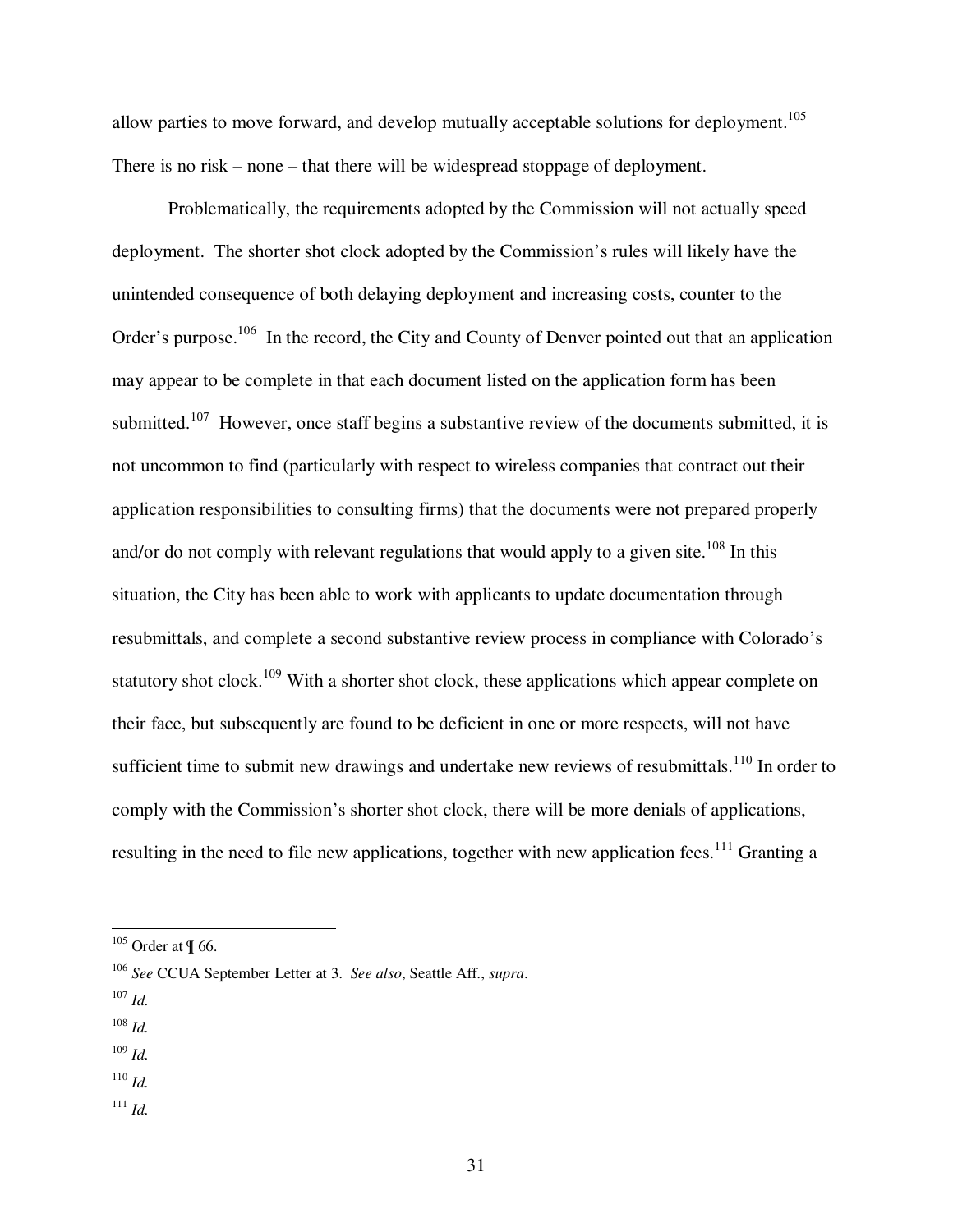stay would maintain the status quo and avoid the unintended unfavorable consequences of the Order.

2. Granting a Stay is in the Public Interest Because it Reduces Uncertainty If a stay is not granted, the Commission's stated objectives will be harmed because the Order creates uncertainty in the marketplace which will not encourage, and may discourage investment. When there is uncertainty because wireless industry applicants will be wary of approvals of their applications conditioned upon a requirement to remove the site are if these rules are struck down (stranded investment), as well as conditions to pay increased costs to compensate any local governments who have been harmed by the application of unlawful rules, investment decreases and the very goals of the Order are impaired.

The public interest favors the stay by ensuring that deployment of small wireless facilities proceed with the right framework which works for everyone, not a framework resting on unsettled legal theories and the unsubstantiated belief that dollars saved in one market will somehow affect the business case for investment in another, otherwise non-viable market.

## **IV. CONCLUSION**

For the foregoing reasons established herein, it is respectfully requested that the Commission stay the effective date of the Order -until after the decision on appeal of the Order. As parties to that appeal, we fully expect that an expedited briefing schedule can be established that will protect the interest of all the participants, avoid unnecessary and misdirected compliance costs, and avoid uncertainty in the market. A stay should also provide time to permit local governments to come into compliance after the date of a final decision.

32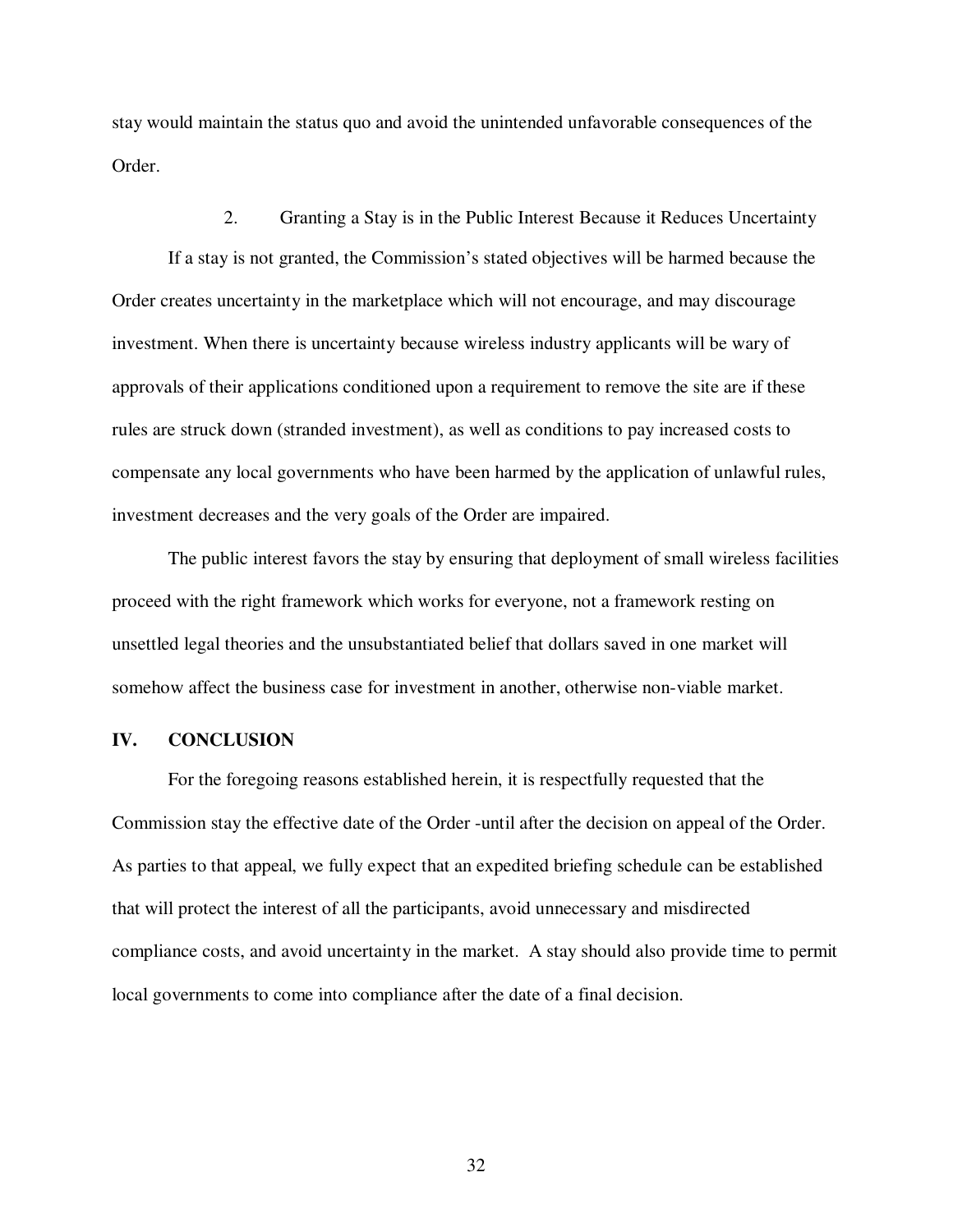Respectfully submitted,

/s/ Nancy L. Werner Nancy L. Werner NATOA 3213 Duke Street, #695 Alexandria, VA 22314

/s/ Clarence E. Anthony Clarence E. Anthony CEO and Executive Director National League of Cities

/s/ Leslie Wollack Leslie Wollack Executive Director National Association of Regional Councils

/s/ Robert May III Robert C. May III Michael D. Johnston TELECOM LAW FIRM, P.C. 3570 Camino del Rio N., Suite 102 San Diego, CA 92108

/s/ Michael Watza Michael Watza KITCH DRUTCHAS WAGNER VALITUTTI & SHERBROOK 1 Woodward Ave, 10th Floor Detroit, MI 48226-3499

/s/ Matthew D. Chase Matthew D. Chase Executive Director National Association of Counties

/s/ Tom Cochran Tom Cochran CEO and Executive Director The United States Conference of Mayors

/s/ Jennifer Imo Jennifer Imo Executive Director National Association of Towns and Townships

/s/ Joseph Van Eaton Joseph Van Eaton Gerard Lavery Lederer Gail A. Karish John Gasparini BEST BEST & KRIEGER, LLP 2000 Pennsylvania Ave N.W., Suite 5300 Washington, D.C. 20006

/s/ Kenneth S. Fellman Kenneth S. Fellman KISSINGER & FELLMAN, P.C. 3773 Cherry Creek N. Drive Ptarmigan Place, Suite 900 Denver, CO 80209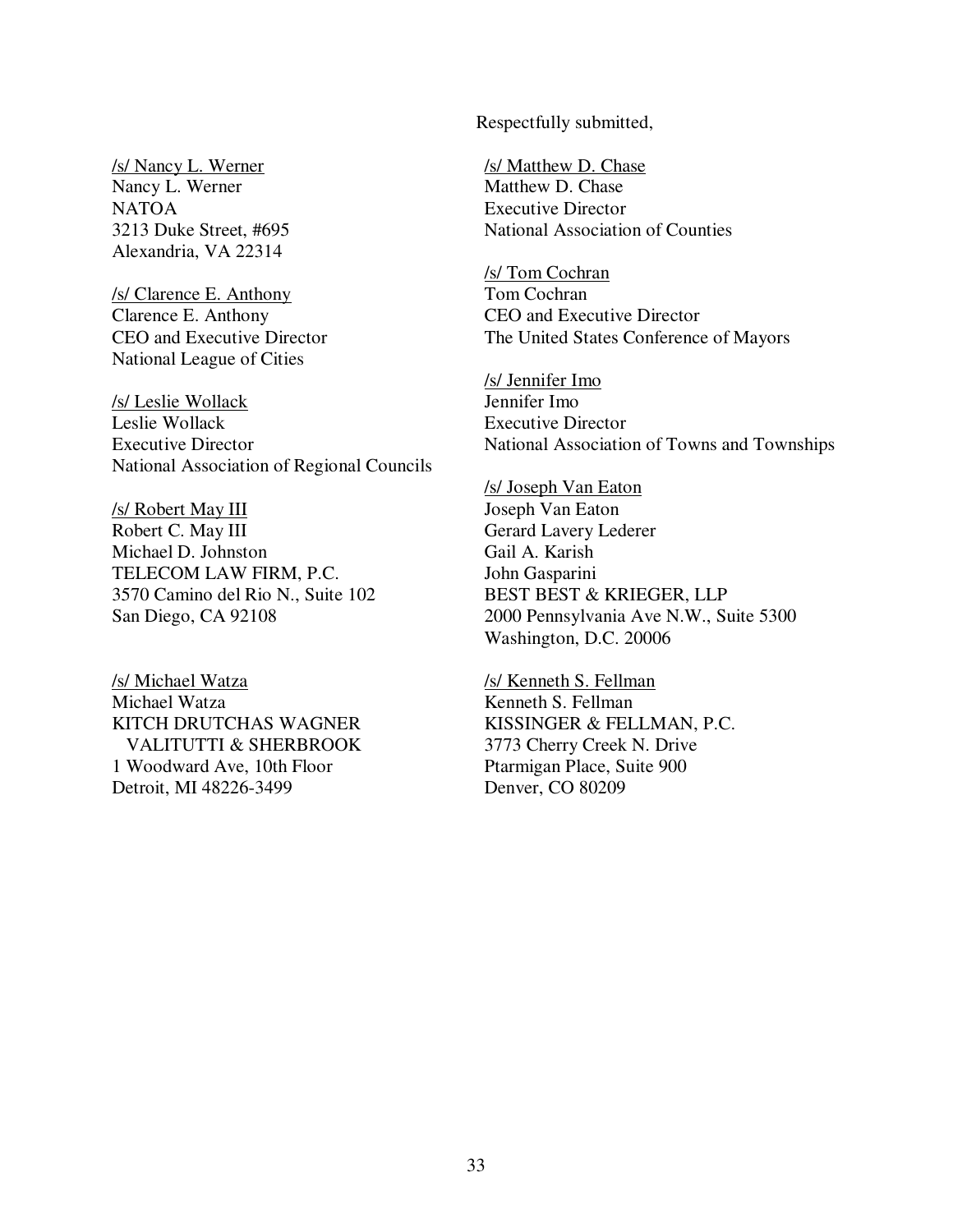### Before the FEDERAL COMMUNICATIONS COMMISSION Washington, DC 20554

| In the Matter of:                                                                               |                     |
|-------------------------------------------------------------------------------------------------|---------------------|
| Accelerating Wireless Broadband Deployment by<br>Removing Barriers to Infrastructure Investment | WT Docket No. 17-79 |
| and                                                                                             |                     |
| Accelerating Wireline Broadband Deployment by<br>Removing Barriers to Infrastructure Investment | WT Docket No. 17-84 |

## CITY OF SEATTLE, WASHINGTON AFFIDAVIT IN SUPPORT OF MOTION FOR STAY

| <b>STATE OF WASHINGTON</b> |                              |  |
|----------------------------|------------------------------|--|
|                            | $\overline{\phantom{a}}$ SS. |  |
| <b>COUNTY OF KING</b>      |                              |  |

Andrew Strong ("Affiant"), Interim Asset Management and Large Projects Director for Seattle City Light, being of lawful age and being first duly sworn, upon oath, states the following:

1. In Seattle, significant process changes would be necessary to comply with the Commission's Ruling and Order by January 14, 2019.

2. Seattle has been siting small cell facilities since 2005. Over the last two years, Seattle City Light, Seattle's municipal electric utility, has worked extensively to streamline its process to enable faster deployment of small cells. The Commission's Ruling and Order requires a complete revamp of the entire process.

3. Seattle is both a utility pole owner and a regulatory entity. For purposes of this Affidavit, references to utility poles includes both electric distribution poles and street light poles.

4.. With strong support in both federal and state law, Seattle currently distinguishes between certain acts it performs in its "proprietary" capacity (e.g., renting space on utility poles) and other acts performed in its "regulatory" capacity (e.g., street use permitting).

5. Seattle City Light has the engineering expertise to evaluate the structural integrity of the proposed small cell facility, whether the pole can withstand the added weight (including wind load and foundational requirements), and compliance with the national electric code standards. The proprietary review and approval process for small cells on Seattle's City Light poles includes preliminary reviews, assistance by the City in finalizing the applicant's scope of work, engineering field work, design and estimates, construction document review and payment, permitting, inspection, and close-out.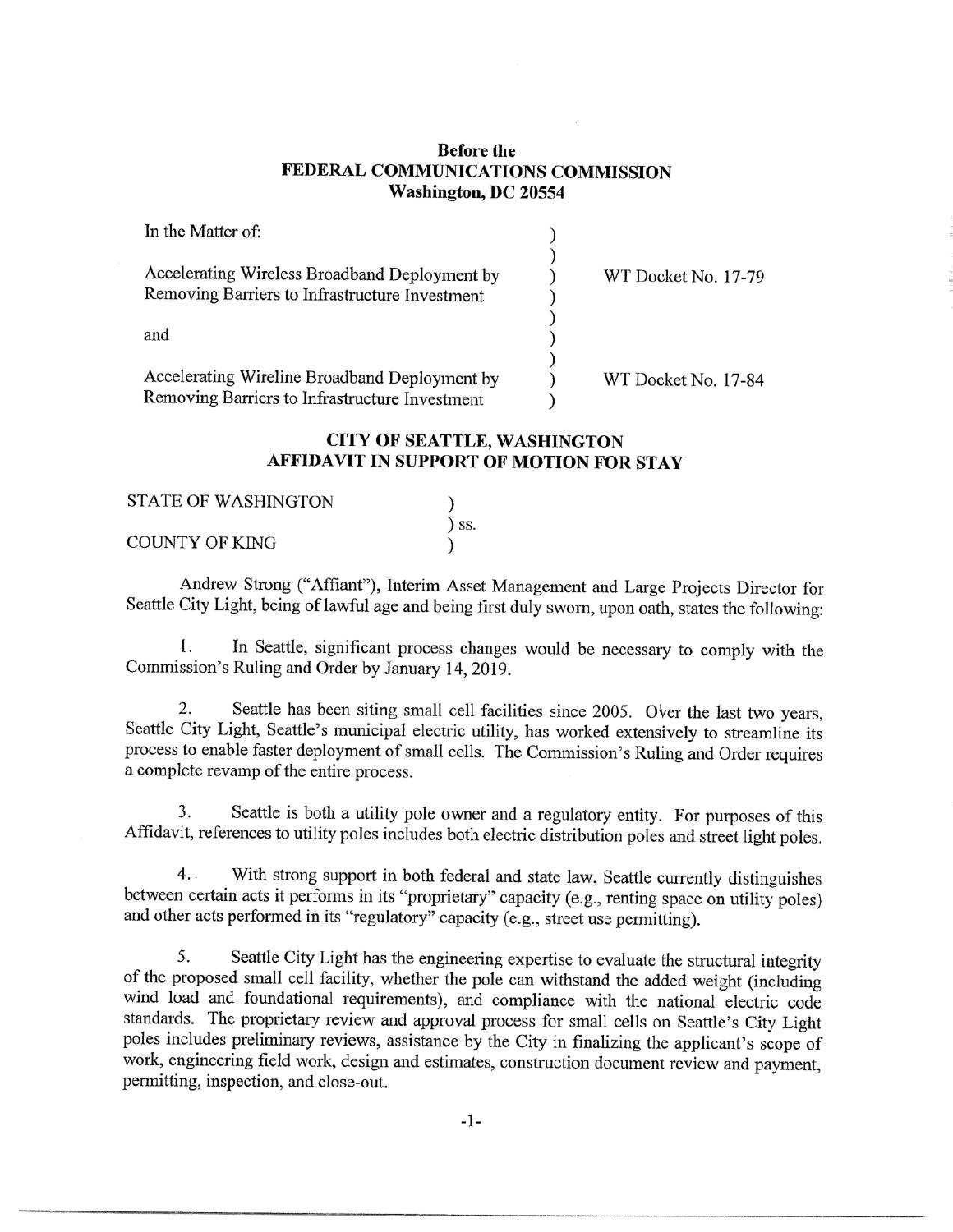6. Because the Commission specifically declined to adopt any distinction between government entities acting in a proprietary capacity as opposed to a regulatory capacity, when providing access to public right of way or authorizing attachments to government-owned property for small cells, Seattle must assume that its proprietary, asset-owner approval is now subject to the shot clocks.

7. Modifying this process to one that can be met in 60 days is already proving to be a tremendous undertaking, and one that most likely cannot be successfully accomplished. Many City departments are meeting several times a week to outline the change in the process, the application of the Commission's Ruling and Order, and the relevant aesthetic standards and application tools necessary to site small cells under the new shot clocks and requirements.

8. For example, because applicants are often unprepared for the permitting process, Seattle City Light's standard practice is to work with applicants through correction cycles until standards are met and a permit can be issued. This applicant-friendly approach has been quite effective in our siting efforts to date,<sup>1</sup> but with only 60 days to process small cell applications, Seattle will not be able to conduct multiple review and correction cycles.

9. Instead, Seattle must develop tools to prepare applicants, including a design catalog, checklist of submittal requirements, design standards, outreach, and training (both internal and external) — activities which themselves cannot be completed by January 14, 2019. The result of a new process that does not allow for collaborative review and correction cycles will likely be more rejections of applications that do not comply with City submittal requirements.

10. Without a stay, each of these process changes would have to be in place before January 14, 2019. And each of these activities involves additional budget for consultants, staff, software, and other related needs to facilitate proper implementation.

11. Furthermore, as a municipal utility that is exempt from federal pole attachment rate regulation under Section 224 of the Communications Act, Seattle City Light's pole attachment fees are based on fair market value. The City has not experienced problems with siting of small cells on utility poles. Clearly, the fair market value rates that are charged in Seattle have not negatively impacted deployment.

12. The Commission's Order requiring all fees to be cost-based means that, without a stay, Seattle would have to perform a financial impact analysis within a matter of weeks to determine costs-incurred by residents and ratepayers. Such an analysis would need to consider how such costs would otherwise be recovered, including the possibility of rate changes for those electricity customers who have been given below market rates for use of the City's proprietary property by a federal agency.

# FURTHER AFFIANT SAYETH NOT.

<sup>&</sup>lt;sup>1</sup> City of Seattle Ex Parte Letter, WT Docket 17-79, WC Docket 17-84 (Sep. 18, 2018).